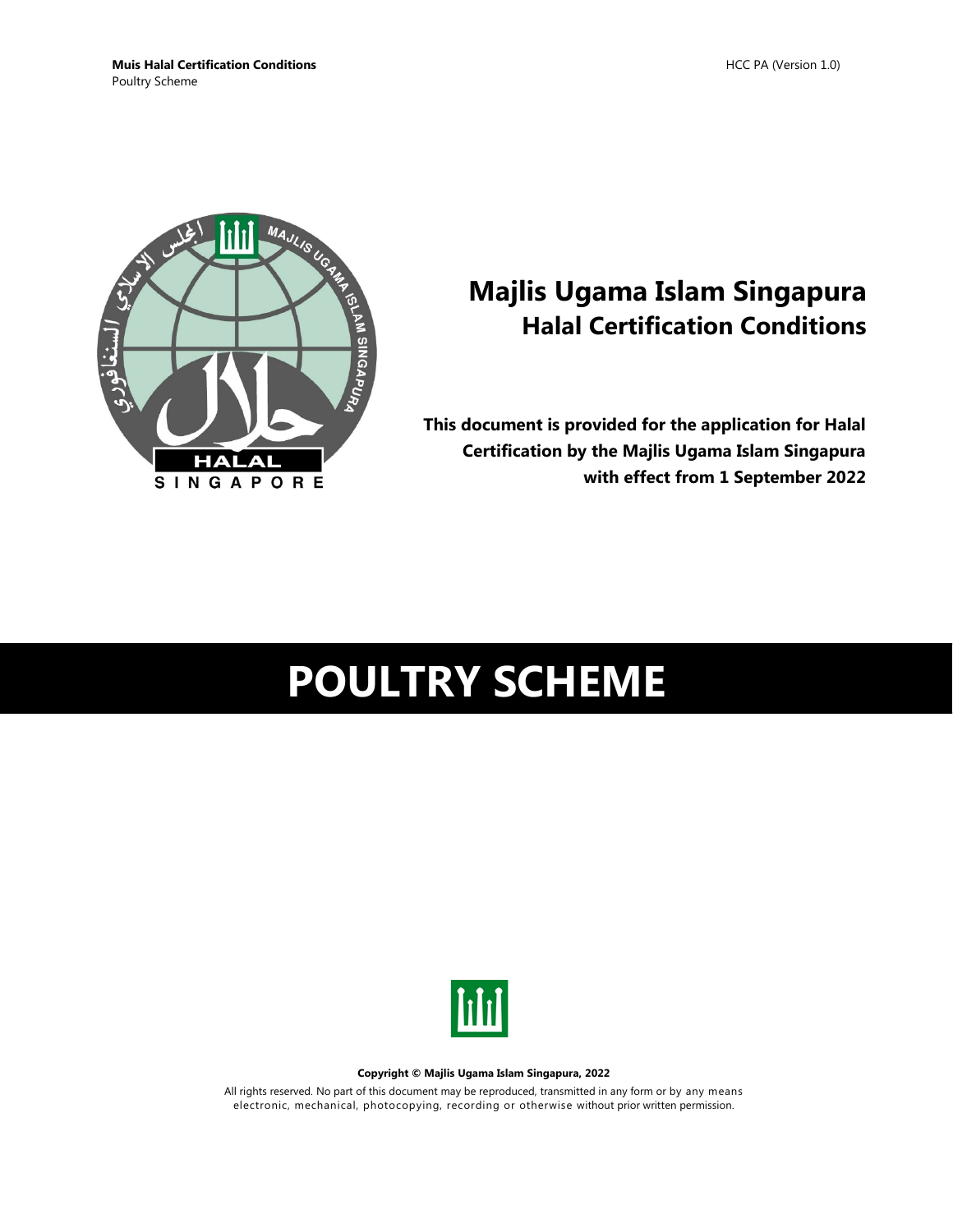# **DOCUMENT REVISION HISTORY**

| S/N | <b>Version</b> | <b>Nature of Revision</b> | <b>Revision Date</b> |
|-----|----------------|---------------------------|----------------------|
|     | 1.0            | First Issue               | 6 June 2022          |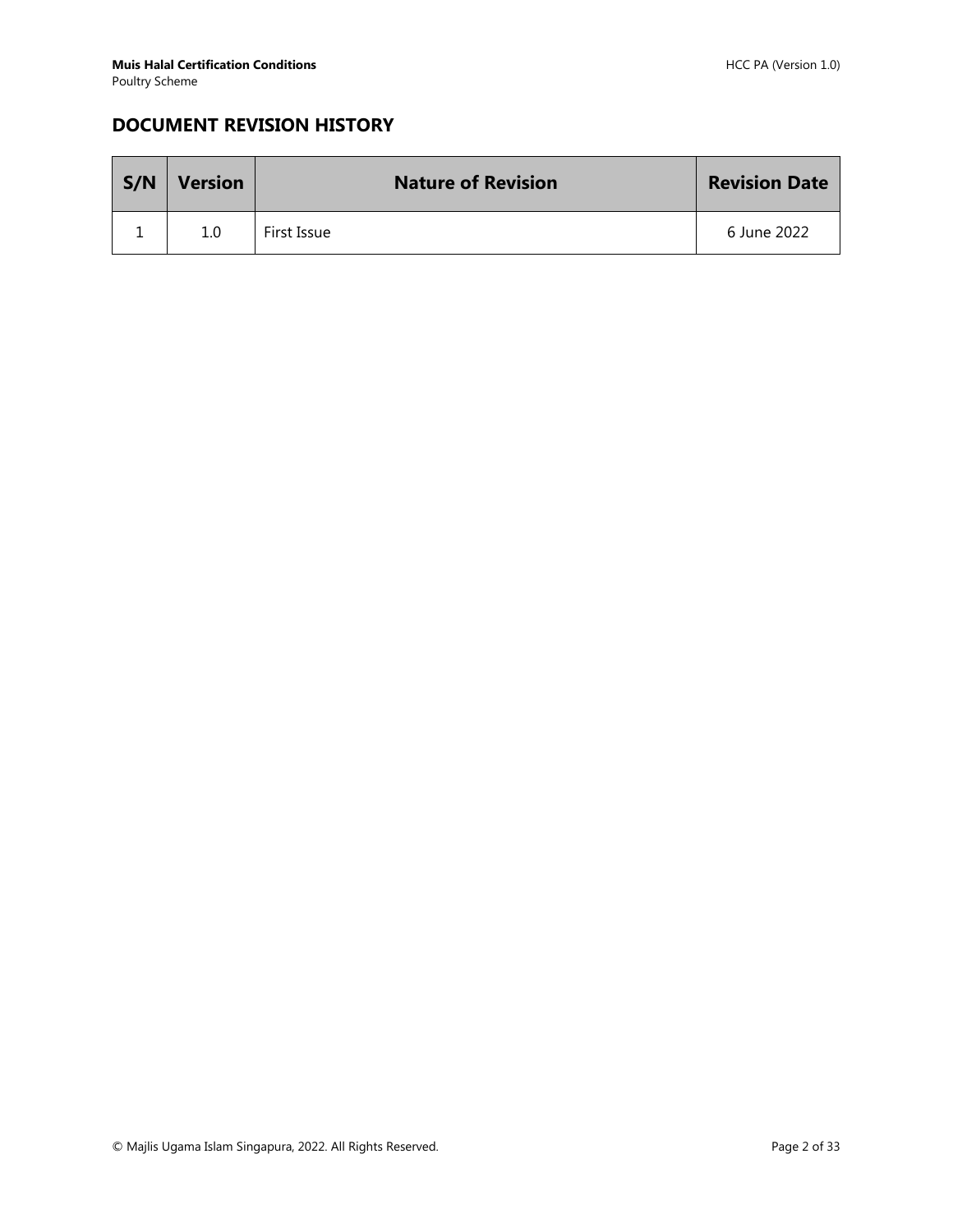# **CONTENT**

| 8. MUIS HALAL CERTIFICATE / CERTIFICATION MARK / HALAL POULTRY MARK20 |  |
|-----------------------------------------------------------------------|--|
|                                                                       |  |
|                                                                       |  |
| ANNEX B - REQUIREMENT FOR PRINTING & USAGE OF HALAL POULTRY MARKS  25 |  |
|                                                                       |  |
|                                                                       |  |
|                                                                       |  |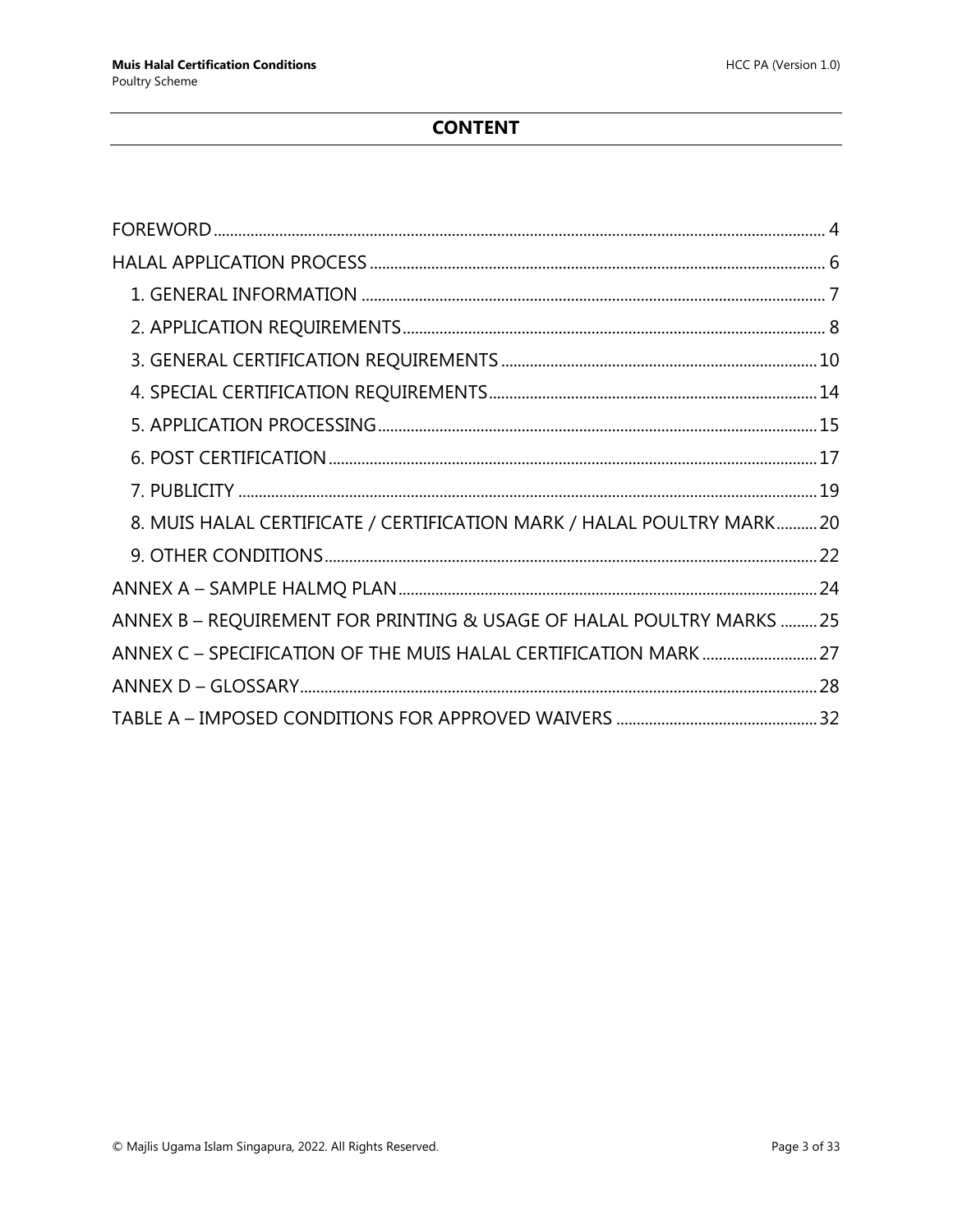## **FOREWORD**

#### <span id="page-3-0"></span>**Majlis Ugama Islam Singapura**

Majlis Ugama Islam Singapura (Muis), also known as the 'Islamic Religious Council of Singapore', was established in 1968 pursuant to the enactment of the Administration of Muslim Law Act. Muis is a statutory board under the Ministry of Culture, Community and Youth and administers Muslim affairs in Singapore. Among others, Muis issues Halal certificates and regulates the Singapore Halal industry. More information on Muis' roles and responsibilities is available at www.muis.gov.sg.

#### **Administration of Muslim Law Act**

88A – (1) The Majlis may issue halal certificates in relation to any product, service or activity and regulate the holders of such certificates to ensure that the requirements of the Muslim law are complied with in the production, processing, marketing or display of that product, the provision of that service or the carrying out of that activity.

(2) An application for a halal certificate shall be in such a form as the Majlis may require.

(3) The Majlis may, in issuing a halal certificate, impose such condition as it thinks fit and may at any time vary, remove or add to such condition.

(4) The Majlis may, by notification in the Gazette, specify any certification mark of the Majlis for use in relation to any product, service or activity in respect of which it has issued a halal certificate under subsection (1).

(5) Any person who, without the approval of the Majlis:

- (a) issues a Halal certificate in relation to any product, service or activity; or
- (b) uses any specified Halal certification mark or any colourable imitation thereof,

shall be guilty of an offence and shall be liable on conviction to a fine not exceeding \$10,000 or to imprisonment for a term not exceeding 12 months or both.

(6) The Majlis may, in granting approval to any person to issue any Halal certificate or to use any specified Halal certification mark, impose such condition as it thinks fit and may at any time vary, remove or add to such condition.

(7) The Majlis may revoke or suspend its approval granted to any person to issue any Halal certificate or to use any specified Halal certification mark if that person fails to comply with any condition imposed under subsection (6).

(8) Any person aggrieved by any decision of the Majlis made under this section may appeal to the Minister whose decision shall be final.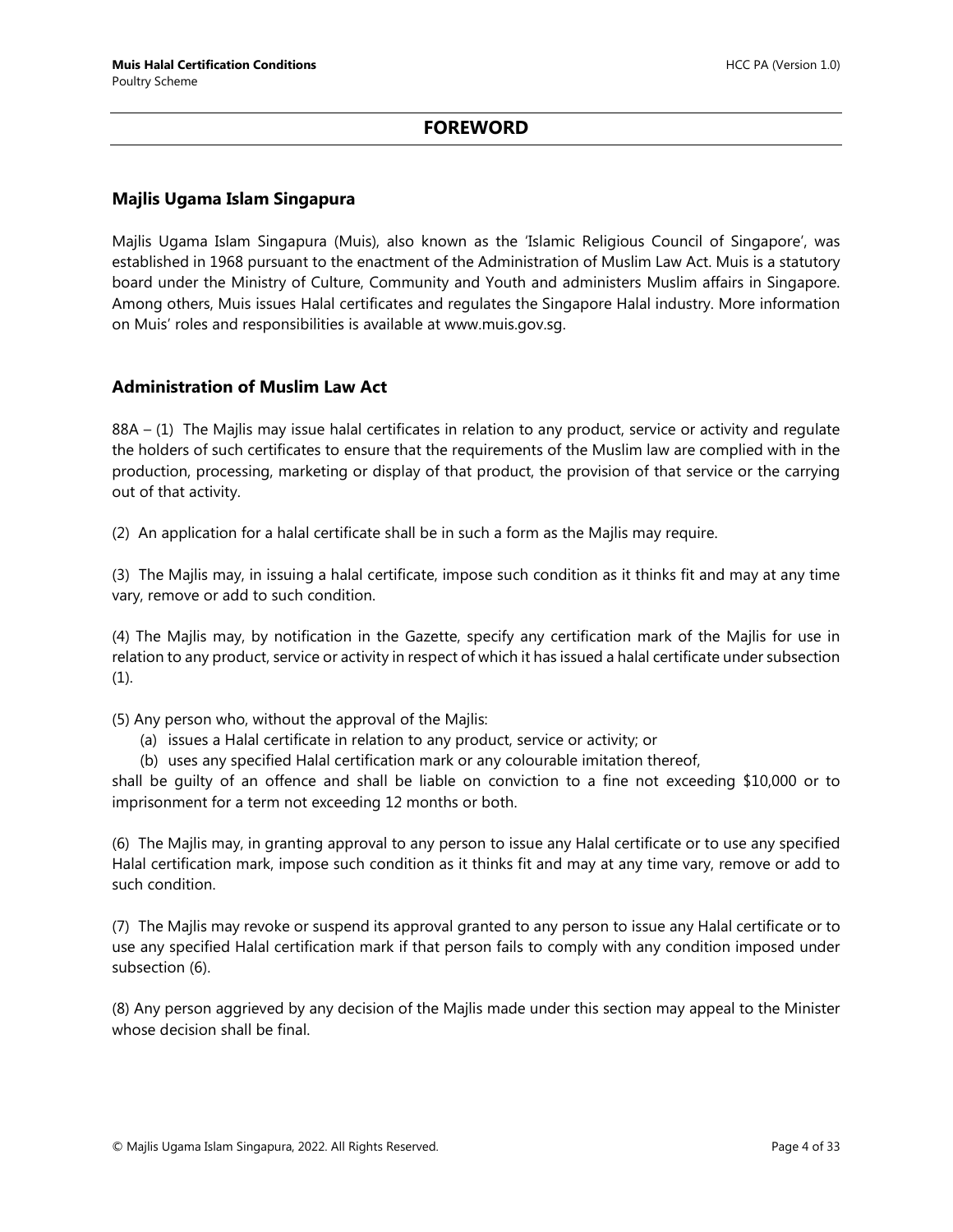#### **FOR MORE INFORMATION**

Majlis Ugama Islam Singapura (Islamic Religious Council of Singapore) Singapore Islamic Hub, 273 Braddell Road, Singapore 579702

Halal Certification Strategic Unit 23 Mayo Street Singapore 208323

Tel: (65) 6359 1199 / 6011 0037 Email: info@muis.gov.sg Website: www.muis.gov.sg / www.halal.sg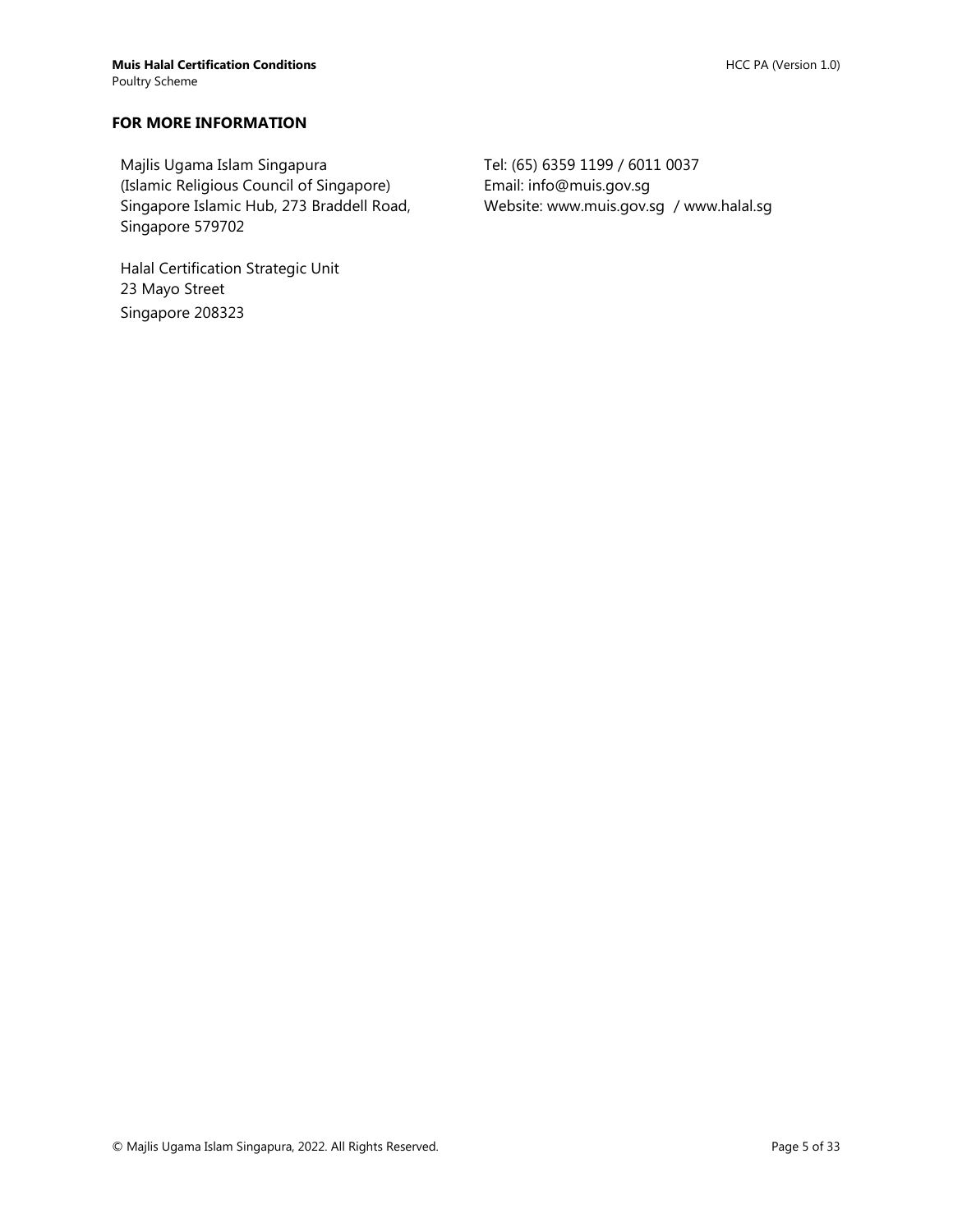## **HALAL APPLICATION PROCESS**

<span id="page-5-0"></span>

Note:

\* For renewal applications, there are no Stage 1 / Stage 2 payments. Instead, certification fee will apply after application has been approved.

# In extraordinary circumstances, Muis may conduct a remote audit.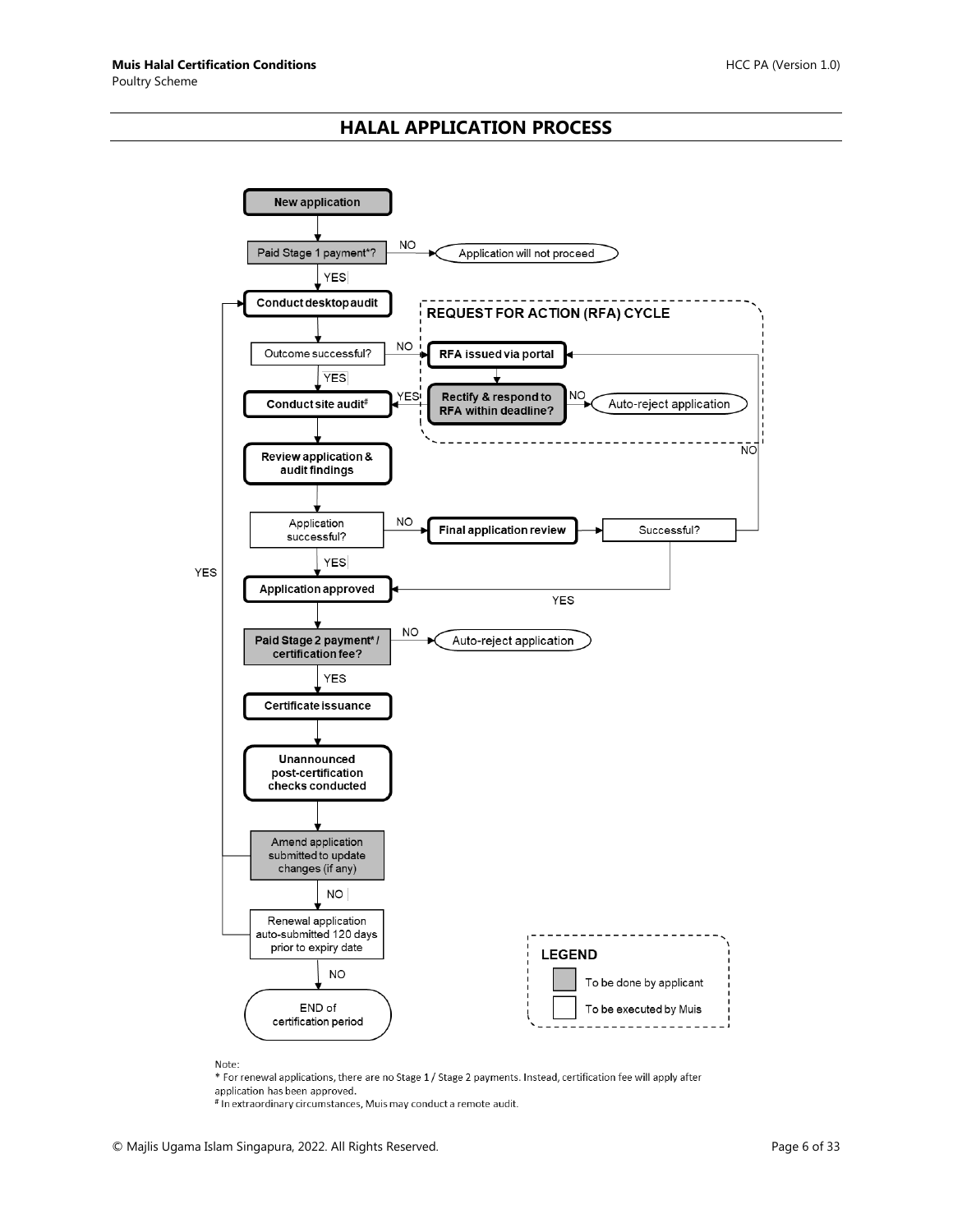# **HALAL CERTIFICATION CONDITIONS**

<span id="page-6-0"></span>

|     | <b>1. GENERAL INFORMATION</b>                                                                                                                                                                                                                                                                                                                                                                                                                       |                                                  |
|-----|-----------------------------------------------------------------------------------------------------------------------------------------------------------------------------------------------------------------------------------------------------------------------------------------------------------------------------------------------------------------------------------------------------------------------------------------------------|--------------------------------------------------|
| 1.1 | The conditions set out in this document shall hereinafter be referred to as the<br>"Muis Halal Certification Conditions". All annexes to these Muis Halal Certification<br>Conditions shall be deemed to be incorporated in and form an integral part hereof.<br>Words or phrases in these Muis Halal Certification Conditions that are defined in<br>Annex D - Glossary shall bear their defined meaning unless the context otherwise<br>requires. | <b>Muis Halal</b><br>Certification<br>Conditions |
| 1.2 | All companies / establishments applying for a Halal certification from Majlis<br>Ugama Islam Singapura (Muis), may, upon fully complying to the Muis Halal<br>Certification Conditions, be issued a Muis Halal certificate (the "Halal certificate")<br>and allowed the use of Muis Halal certification mark (the "Halal certification<br>mark") upon the terms and subject to conditions provided therein.                                         | General<br>information                           |
| 1.3 | The applicant is deemed to have agreed to share its company's information to<br>Muis upon submitting an application to Muis.                                                                                                                                                                                                                                                                                                                        | Agreement by<br>applicant                        |
| 1.4 | All information submitted by the applicant will not be disclosed to any other<br>person except for the purpose of determining the outcome of this application.                                                                                                                                                                                                                                                                                      | Confidentiality<br>of applications               |
| 1.5 | The applicant shall ensure personnel representing the company / establishment<br>(including the applicant):<br>(a) does not use any indecent, threatening, abusive or insulting words or<br>behaviour in communication with Muis;<br>(b) does not collect, use or disclose personal data (which includes<br>photographs, video and audio recordings) of Muis officers unless<br>consent is given.                                                   | Protection for<br>Muis officers                  |
| 1.6 | The Poultry scheme shall be applicable to selected fresh whole poultry which is<br>slaughtered in Singapore.                                                                                                                                                                                                                                                                                                                                        | <b>Poultry Scheme</b><br>eligibility             |
| 1.7 | The Poultry scheme shall NOT be applicable to:<br>(a) Poultry cut pieces*<br>(b) Poultry slaughtered outside Singapore.                                                                                                                                                                                                                                                                                                                             | <b>Poultry Scheme</b><br>eligibility             |
|     | *For cut pieces, applicant shall apply under Product Scheme.                                                                                                                                                                                                                                                                                                                                                                                        |                                                  |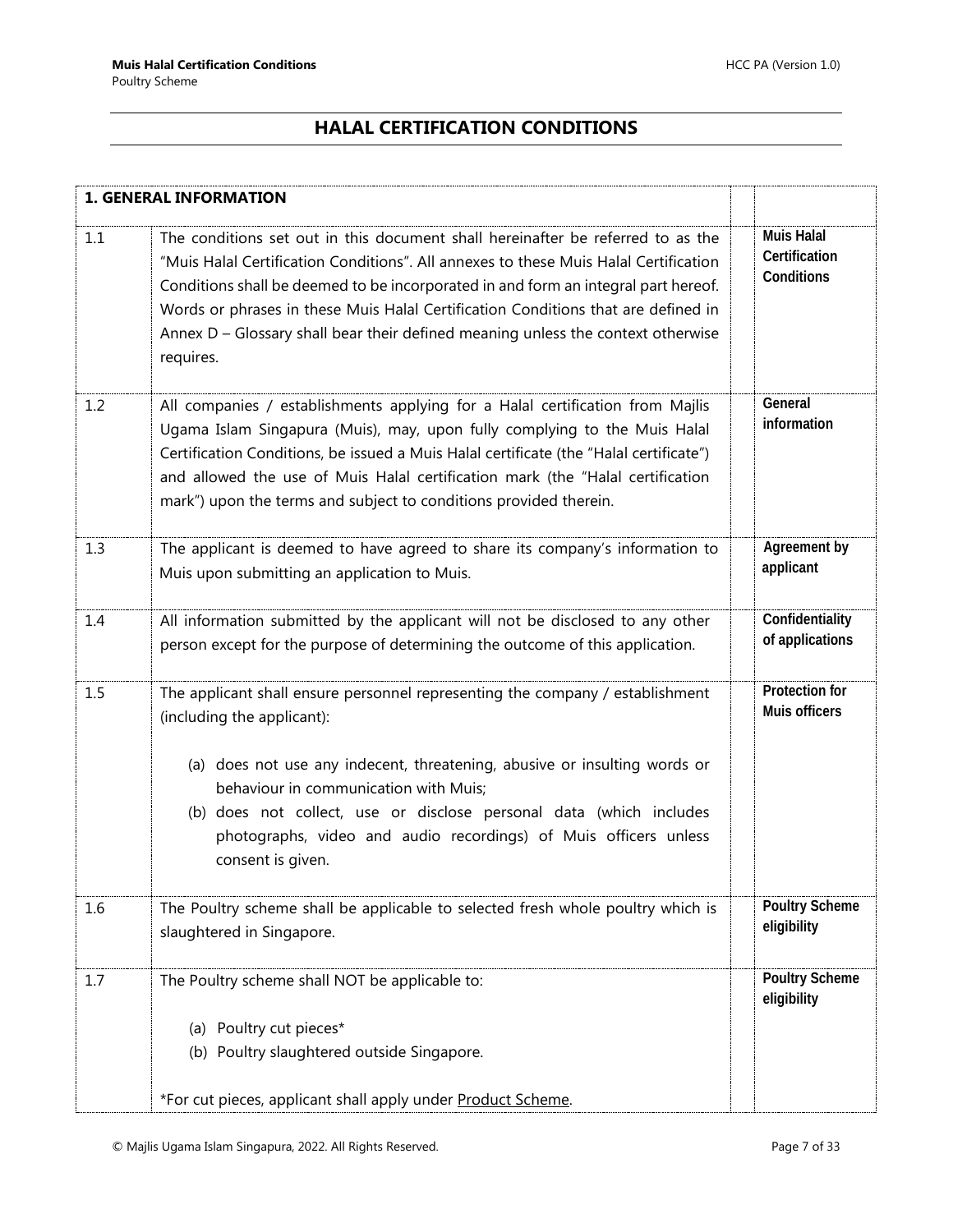<span id="page-7-0"></span>

| 1.8 | The scope of certification shall include:                                                                              | Scope of<br>certification          |
|-----|------------------------------------------------------------------------------------------------------------------------|------------------------------------|
|     | (a) poultry feed;                                                                                                      |                                    |
|     | (b) transporting, receiving, stunning, slaughtering, scalding, de-feathering,                                          |                                    |
|     | evisceration, labelling, sorting and storage of poultry.                                                               |                                    |
|     | 2. APPLICATION REQUIREMENTS                                                                                            |                                    |
| 2.1 | The applicant shall read, understand and agree to adhere to the Muis Halal                                             | Advice before                      |
|     | Certification Conditions upon submission of the application.                                                           | submitting<br>application          |
| 2.2 | Any request for waiver of the Muis Halal Certification Conditions shall be                                             | <b>Request for</b>                 |
|     | submitted in writing using the form provided by Muis or provision via online<br>application system.                    | waiver of<br>Conditions            |
| 2.3 | The applicant shall submit a New application if:                                                                       | Submission of<br>New application   |
|     | (a) Its current location has not been previously Halal-certified by Muis;                                              |                                    |
|     | (b) It has expanded manufacturing operation in another location and intends                                            |                                    |
|     | to obtain Halal certification for the products manufactured in the other                                               |                                    |
|     | location;                                                                                                              |                                    |
|     | (c) There is a change in:                                                                                              |                                    |
|     | Ownership / unique entity number (UEN)                                                                                 |                                    |
|     | Scheme or sub-scheme<br>ii.                                                                                            |                                    |
|     | iii. Address of certified premises<br>(d) Its Halal certificate has expired, and renewal application was not submitted |                                    |
|     | when submission was due;                                                                                               |                                    |
|     | (e) The renewal period for the existing Halal certificate has lapsed;                                                  |                                    |
|     | Its previously submitted application was rejected;<br>(f)                                                              |                                    |
|     | (q) Its Halal certificate had been revoked.                                                                            |                                    |
| 2.4 | The applicant shall ensure and provide documentation to prove the poultry are                                          | Poultry feed                       |
|     | grain / corn fed and not injected with any hormones while breeding.                                                    | and breeding                       |
| 2.5 | In addition to the Poultry scheme, the applicant shall also apply for:                                                 | <b>Application for</b><br>multiple |
|     | (a) Product scheme if the business carries out processing, packing and selling                                         | schemes                            |
|     | of cut poultry pieces in prepacked form for retail sale;                                                               |                                    |
|     | (b) Central Kitchen Scheme if the business carries out semi processing (e.g.                                           |                                    |
|     | marinating) of poultry to be supplied to its central kitchen and/or retail                                             |                                    |
|     | food establishments;                                                                                                   |                                    |
|     | (c) Storage Facility scheme if its raw materials and processing aids are stored                                        |                                    |
|     | in a self-managed facility outside of the premises that is to be certified.                                            |                                    |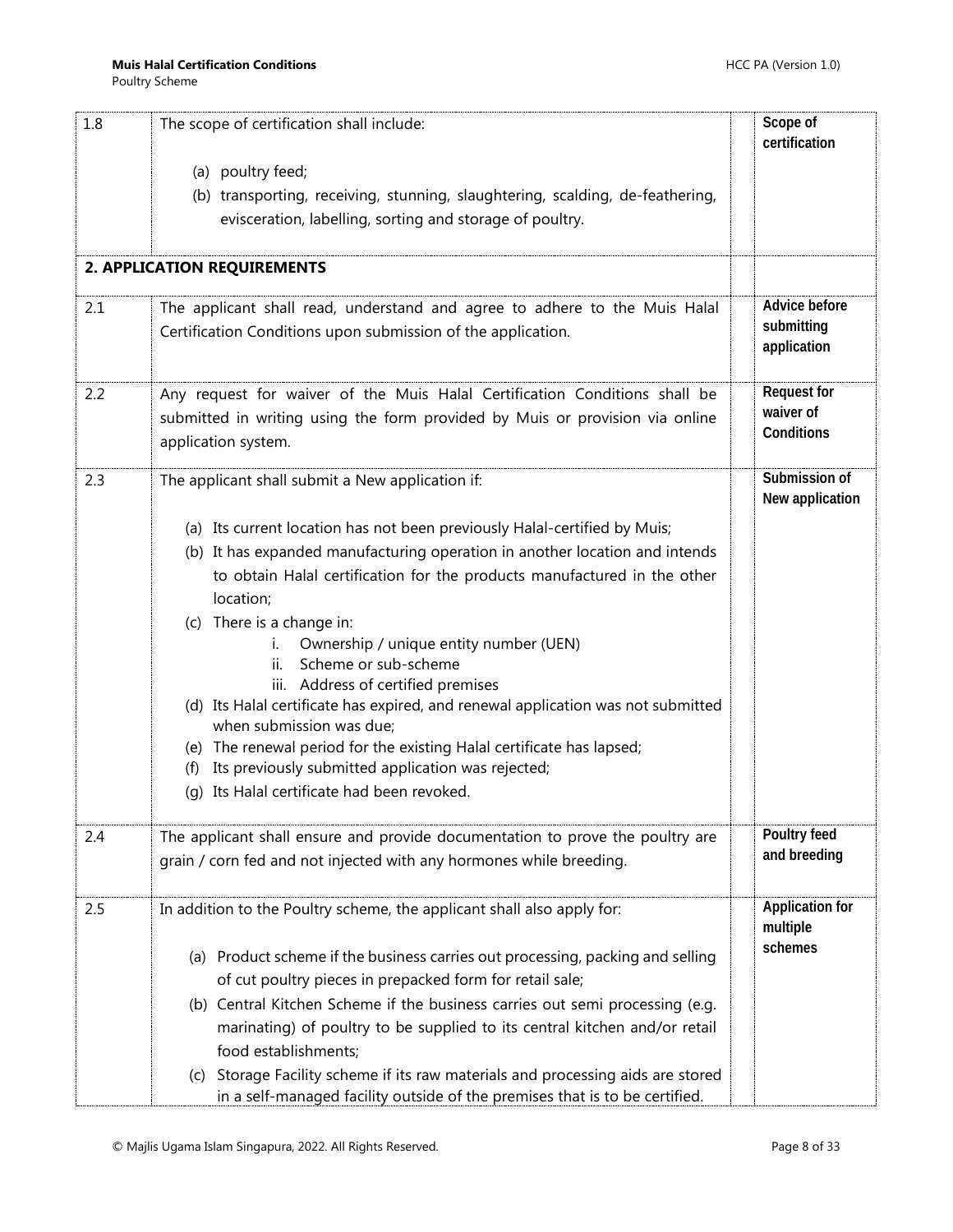| 2.6 | The applicant may be advised to change the scheme and/or subject to additional<br>requirements as Muis deems fit. Where the applicant has applied for waiver of the<br>Muis Halal Certification Conditions, this may include additional imposed<br>conditions that will accompany the Muis Halal Certification Conditions waivers<br>granted to applicant (refer to Table A).                                                                                                                                                                                                                                                                                                                                                                               | Additional<br>requirements if<br>necessary                          |
|-----|-------------------------------------------------------------------------------------------------------------------------------------------------------------------------------------------------------------------------------------------------------------------------------------------------------------------------------------------------------------------------------------------------------------------------------------------------------------------------------------------------------------------------------------------------------------------------------------------------------------------------------------------------------------------------------------------------------------------------------------------------------------|---------------------------------------------------------------------|
| 2.7 | Declaration of poultry for slaughtering shall include:<br>(a) Type of poultry;<br>(b) Supplier of poultry.                                                                                                                                                                                                                                                                                                                                                                                                                                                                                                                                                                                                                                                  | Declaration of<br>poultry source<br>and products<br>to be certified |
|     | Declaration of products to be certifed by Muis shall include:                                                                                                                                                                                                                                                                                                                                                                                                                                                                                                                                                                                                                                                                                               |                                                                     |
|     | (a) Exact names printed on the packaging;<br>(b) Product description (if product name does not reflect nature of product);<br>(c) Brand name (if any);<br>(d) Product code (if any).<br>(e) Artwork of Halal poultry marks (and appointed printing company);<br>(f) Artwork of product packaging.<br>Similar products bearing different brand names and/or product descriptions shall<br>be treated as separate products.<br>Note:<br>1. Size or unit measure as part of product name: Whole Chicken (Big) and<br>Whole Chicken (Small) are considered 2 separate products if the word 'big' or<br>'small' is indicated as part of product name.<br>2. Different brand name: ABC Whole Chicken and XYZ Whole Chicken are<br>considered 2 separate products. |                                                                     |
| 2.8 | For contract-slaughtered poultry sold as whole chicken & cut pieces:<br>(a) If the product packaging bears the details of both brand owner and<br>contract manufacturer, either the contract manufacturer or brand owner<br>shall be the applicant;<br>(b) If the product packaging bears the details of brand owner only, the<br>brand owner shall be the applicant;<br>(c) If the brand owner distributes whole chicken with their brand name, the<br>Halal poultry shall be tagged with Halal tags bearing the brand owner's<br>name according to Muis' specifications in Annex B.                                                                                                                                                                       | Requirements<br>for contract-<br>manufactured<br>products           |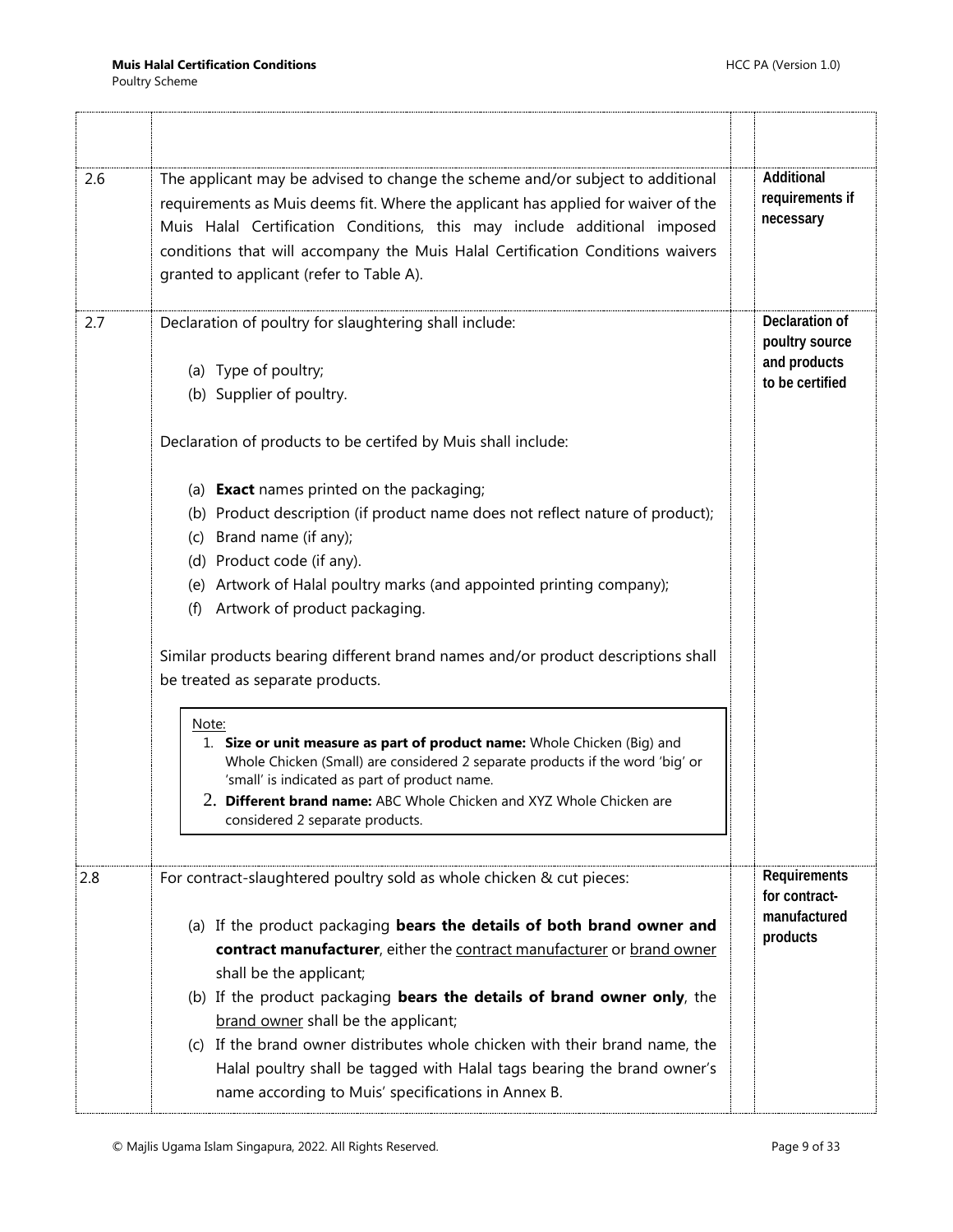<span id="page-9-0"></span>

|      | Note:<br>If the packaging reads as below, either the brand owner (ABC Poultry) or<br>1.<br>contract manufacturer (XYZ Pte Ltd) shall be the applicant:<br>Manufactured By : XYZ Pte Ltd<br>: ABC Poultry<br>Packed For<br>If the packaging reads as below, then the brand owner (ABC Poultry) shall be<br>2.<br>the applicant:<br>Packed For<br>: ABC Poultry |                                                                |
|------|---------------------------------------------------------------------------------------------------------------------------------------------------------------------------------------------------------------------------------------------------------------------------------------------------------------------------------------------------------------|----------------------------------------------------------------|
| 2.9  | The applicant shall declare any other businesses operated by the applicant or its<br>holding company to Muis.                                                                                                                                                                                                                                                 | Declaration of<br>other<br>businesses or<br>holding<br>company |
| 2.10 | The applicant shall take ownership and bear responsibility for its application at all<br>times. The applicant shall communicate directly with Muis on all matters related to<br><b>Halal Certification.</b>                                                                                                                                                   | Ownership<br>and<br>responsibility                             |
|      | 3. GENERAL CERTIFICATION REQUIREMENTS                                                                                                                                                                                                                                                                                                                         |                                                                |
| 3.1  | The applicant shall be adequately licensed by the competent food safety<br>authority.                                                                                                                                                                                                                                                                         | License by<br>authority                                        |
| 3.2  | The scope of certification for the premises shall be identified and maintained as<br>documented information (i.e. floor plan).                                                                                                                                                                                                                                | Demarcation<br>of scope of<br>certification                    |
| 3.3  | The applicant shall ensure that there is no cross-mixing of Halal and non-Halal<br>food and ingredients.                                                                                                                                                                                                                                                      | No cross-mixing                                                |
| 3.4  | The applicant shall ensure that equipment and utensils used in the handling of<br>Halal-approved food and ingredients do not come into contact with pork or its<br>derivatives.                                                                                                                                                                               | Handling of food<br>and ingredients                            |
| 3.5  | The applicant shall ensure that products are properly packed and sealed such that<br>Clause 3.3 is always observed.                                                                                                                                                                                                                                           | Proper packing<br>and sealing                                  |
| 3.6  | The applicant shall ensure that all ingredients and products are labelled in<br>English, minimally with the following information for traceability purpose:                                                                                                                                                                                                   | Proper labelling                                               |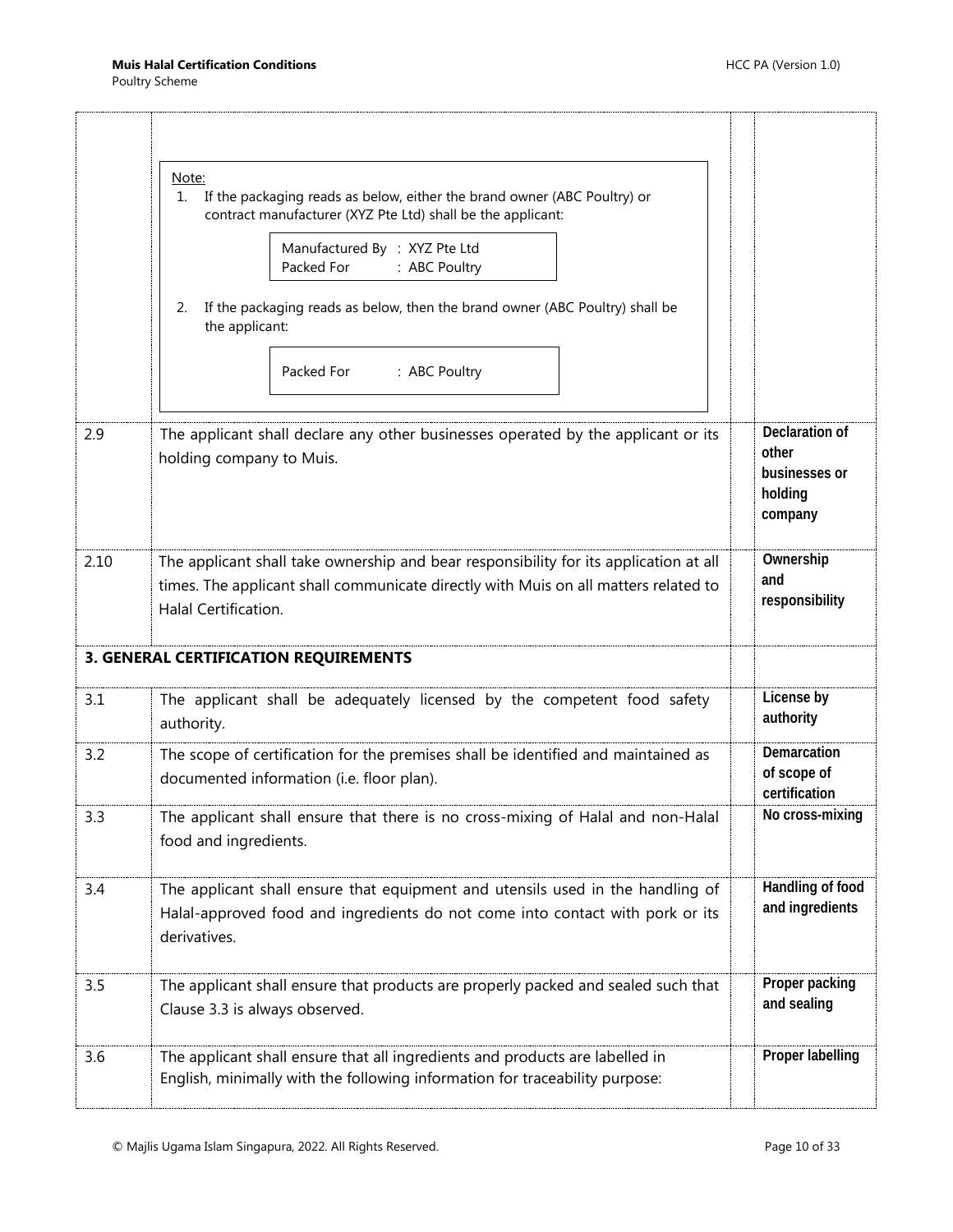|     | (a) product name and description,<br>(b) manufacturer/brand owner's name;<br>(c) manufacturer/brand owner's address;<br>(d) abattoir / plant number*;<br>(e) Halal slaughtering and packing date*;<br>Halal mark or equivalent*.<br>(f)<br>*Only for high-risk items such as imported meat / poultry.<br>Muis may also consider alternative documents to determine the traceability of a<br>Halal certificate / documents to an ingredient / raw material.                                                                                                                                                                                                                                                                                                                                                                                                                                                                                                                                                                                                                                                                                                          |                                                                               |
|-----|---------------------------------------------------------------------------------------------------------------------------------------------------------------------------------------------------------------------------------------------------------------------------------------------------------------------------------------------------------------------------------------------------------------------------------------------------------------------------------------------------------------------------------------------------------------------------------------------------------------------------------------------------------------------------------------------------------------------------------------------------------------------------------------------------------------------------------------------------------------------------------------------------------------------------------------------------------------------------------------------------------------------------------------------------------------------------------------------------------------------------------------------------------------------|-------------------------------------------------------------------------------|
| 3.7 | A laboratory analysis report according to Muis' requirements may be required by<br>Muis to confirm that the products, raw materials, additives and/or processing aids<br>are Halal. This may be during the initial audit and/or periodic inspections and/or<br>renewal audit. The selection of the accredited laboratory and procedure for<br>product sampling shall be decided by Muis. The applicant shall bear all costs of<br>the laboratory testing.                                                                                                                                                                                                                                                                                                                                                                                                                                                                                                                                                                                                                                                                                                           | Laboratory<br>analysis                                                        |
| 3.8 | The applicant shall establish a Halal team for its premises. If it is part of a<br>chain/franchise, only one Central Halal Team shall be established.<br>(a) The Halal team shall comprise the following roles*:<br>Halal Team Leader (of a supervisory level; need not be a Muslim)<br>i.<br>Halal Assurance Officer (Muslim)<br>ii.<br>Procurement / Sourcing personnel<br>iii.<br>Any other personnel that plays an integral role in ensuring the<br>iv.<br>conditions laid out by Muis for Halal certification is met<br>(b) Each Halal Team member shall be officially appointed in the form of an<br>Appointment Letter. The Appointment Letter shall:<br>list the roles and responsibilities that are directly related with the<br>i.<br>specific work activities of appointed Halal Team member;<br>signed by the Management, as proof of appointment;<br>ii.<br>iii.<br>signed by the appointed Halal Team member, as proof of<br>acceptance.<br>*Note: Halal Team Leader shall not be concurrently appointed as Halal Assurance<br>Officer. Notwithstanding that, the roles listed in (a) i - iv above may overlap for a<br>particular Halal Team member. | <b>Singapore Muis</b><br><b>Halal Quality</b><br>Management<br>System (HalMQ) |
| 3.9 | The applicant shall ensure that at least the Halal Team Leader and Halal<br>Assurance Officer attend Halal training course(s) mandated by Muis and/or<br>assessed to be competent.                                                                                                                                                                                                                                                                                                                                                                                                                                                                                                                                                                                                                                                                                                                                                                                                                                                                                                                                                                                  | <b>Halal Team</b>                                                             |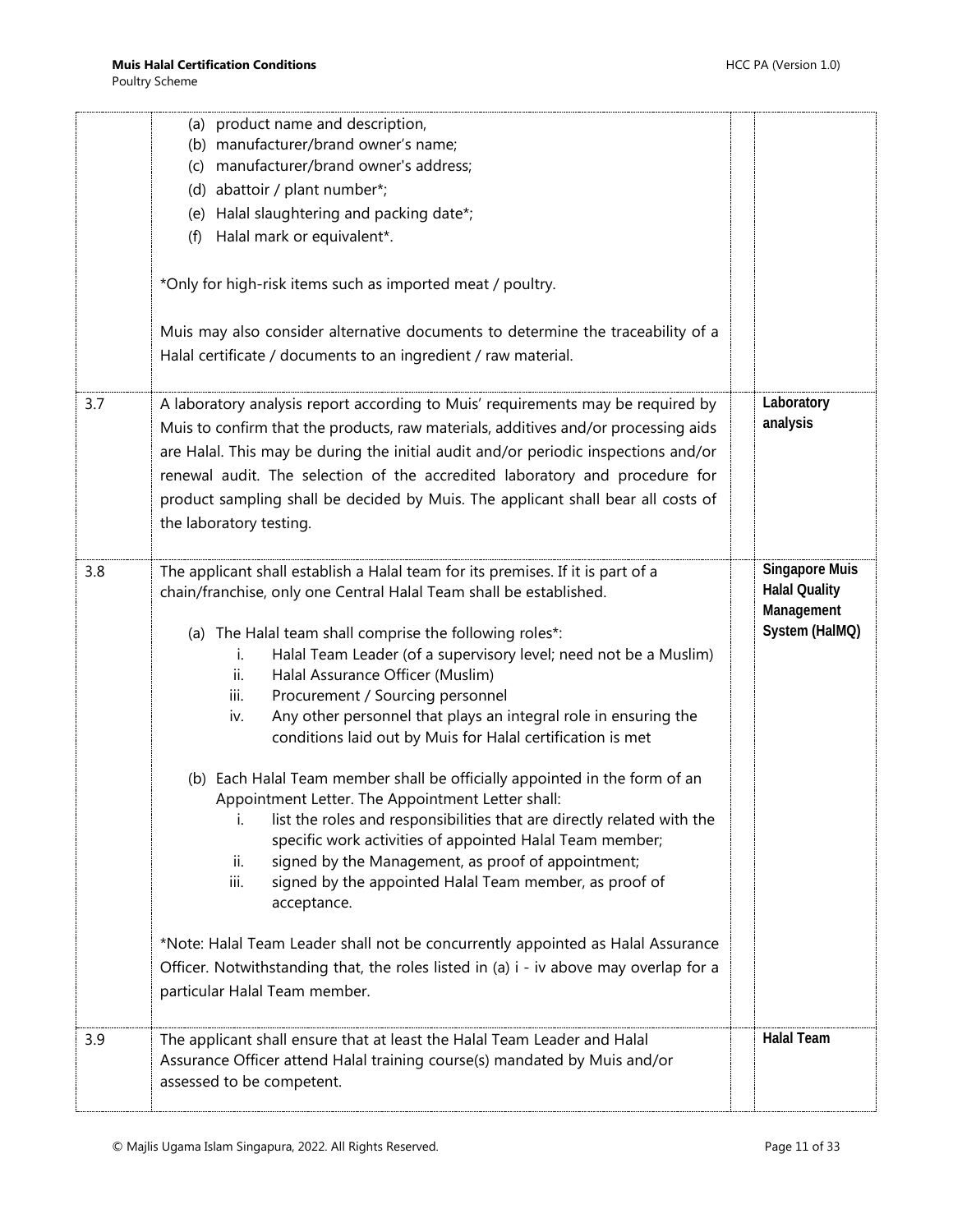|      | *Note: Attending a Halal refresher course is highly encouraged to ensure       |                  |
|------|--------------------------------------------------------------------------------|------------------|
|      | continued awareness on Halal concepts and requirements. However, personnel     |                  |
|      | may be required to attend a Halal refresher course and/or re-assess for        |                  |
|      | competency if Muis deems necessary.                                            |                  |
|      |                                                                                |                  |
| 3.10 | The Halal Team appointed for the premises shall:                               | Responsibilities |
|      |                                                                                | of Halal Team    |
|      | (a) supervise and inspect regularly, in the form of internal audits, to ensure |                  |
|      | operations done within the scope of certification is in accordance with all    |                  |
|      | conditions stated in this document;                                            |                  |
|      | (b) ensure employees are adequately trained (formally or informally) and       |                  |
|      | updated with matters relating to Halal;                                        |                  |
|      | (c) maintain the following documents and records:                              |                  |
|      | Licence issued by relevant food authority<br>i.                                |                  |
|      | Floor plan<br>ii.                                                              |                  |
|      | iii. Appointment letters of current Halal Team members                         |                  |
|      | iv. Proof of Halal competency                                                  |                  |
|      | (e.g. certificate of attainment or competency)                                 |                  |
|      | v. Proof of attendance for current Muslim personnel                            |                  |
|      | vi. Valid Halal slaughtering training certificates for all Muslim              |                  |
|      | slaughterers                                                                   |                  |
|      | vii. Daily slaughtering schedule for Halal and non-Halal poultry               |                  |
|      | viii. Past records of endorsed Notice of Approval of Halal Poultry             |                  |
|      | Marks verified by Halal Assurance Officer (hard or soft copies)                |                  |
|      | ix. Past records of usage of Halal poultry marks                               |                  |
|      | Past records of Halal slaughtered poultry pertaining to:<br>Х.                 |                  |
|      | Live poultry purchase & custom clearance record<br>1.                          |                  |
|      | Halal slaughtering batch date and time<br>2.                                   |                  |
|      | Number of Halal poultry slaughtered in the respective<br>3.                    |                  |
|      | batch                                                                          |                  |
|      | Number of poultries discarded as non-Halal due to<br>4.                        |                  |
|      | improper slaughtering                                                          |                  |
|      | xi. List of products                                                           |                  |
|      | xii. Past records of delivery orders of poultry to customers                   |                  |
|      | xiii. Internal audit records (as mentioned in (a))                             |                  |
|      | xiv. Declaration of all its existing chain or franchise outlets (if any)       |                  |
|      | xv. Declaration of all trading items (if any)                                  |                  |
|      | xvi. Halal periodic inspection reports (if any)                                |                  |
|      | xvii. Any communications from Muis                                             |                  |
|      | (d) establish and implement the Singapore Muis Halal Quality Management        |                  |
|      | System (HalMQ) plan (refer to Annex A).                                        |                  |
|      |                                                                                |                  |
| 3.11 | The applicant shall engage at least 2 competent permanent Muslim personnel,    | <b>Muslim</b>    |
|      | one of whom shall be appointed as the "Halal Assurance Officer" with a         | personnel /      |
|      | supervisory role.                                                              | Halal            |
|      |                                                                                | Assurance        |
|      |                                                                                | Officer          |
|      |                                                                                |                  |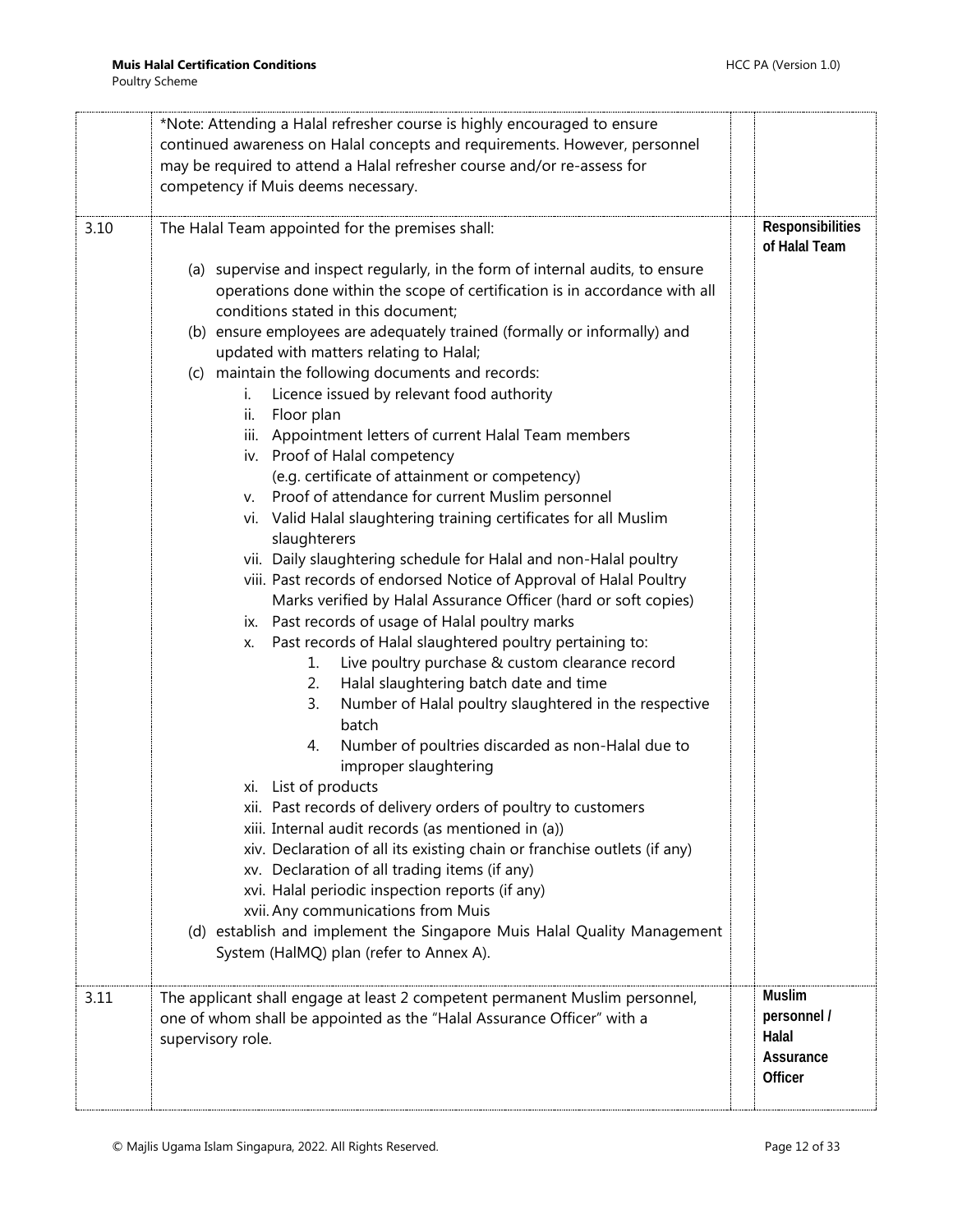| 3.12 | The Halal Assurance Officer shall:                                                                                      | Responsibilities           |
|------|-------------------------------------------------------------------------------------------------------------------------|----------------------------|
|      |                                                                                                                         | of Halal<br>Assurance      |
|      | (a) advise the food business on Halal food matters as well as cultural and<br>religious sensitivities relating to them; | Officer                    |
|      | (b) spearhead or assist in complying with the conditions stipulated in this                                             |                            |
|      | document                                                                                                                |                            |
|      | (c) verify all incoming Halal poultry marks to ensure that they have been                                               |                            |
|      | prior-approved by Muis and indicate on the endorsed Notice of Approval                                                  |                            |
|      | of Halal Poultry Mark issued by Muis with -                                                                             |                            |
|      | his / her signature<br>i.                                                                                               |                            |
|      | ii.<br>his / her name<br>iii.<br>date of verification                                                                   |                            |
|      | (d) be responsible for the safe-keeping and usage of Halal poultry marks                                                |                            |
|      | which are accessible only by authorised personnel;                                                                      |                            |
|      | (e) ensure that the poultry marks are tagged in the Halal chicken                                                       |                            |
|      | immediately upon slaughter and that they are correctly dated.                                                           |                            |
|      |                                                                                                                         |                            |
| 3.13 | All Halal poultry shall be slaughtered by qualified Muslim slaughterers who have                                        | Halal                      |
|      | undergone a mandatory Halal slaughtering course and assessed to be competent.                                           | slaughterer<br>eligibility |
|      |                                                                                                                         |                            |
| 3.14 | If for any reason, Muis finds any Halal slaughterer to be incompetent or fail to                                        | Removal from               |
|      | perform his / her duties in accordance to Islamic requirements, the slaughterer                                         | Halal                      |
|      | shall be removed from performing his / her Halal slaughtering duties immediately.                                       | slaughtering<br>duties     |
|      |                                                                                                                         |                            |
| 3.15 | The applicant shall ensure that there are sufficient Muslim personnel to monitor                                        | Monitoring of              |
|      | these Halal Assurance Points:                                                                                           | Halal assurance<br>points  |
|      | 1. Sorting of poultry                                                                                                   |                            |
|      | The Muslim personnel shall check before slaughtering takes place that the                                               |                            |
|      | poultry is still alive. Dead poultry shall be properly segregated and                                                   |                            |
|      | disposed.                                                                                                               |                            |
|      |                                                                                                                         |                            |
|      | <b>Stunning of poultry</b><br>2.                                                                                        |                            |
|      | (a) Only water bath (electric) stunning shall be allowed.                                                               |                            |
|      | (b) The Muslim personnel shall ensure that the voltage is sufficient to stun                                            |                            |
|      | the poultry but not kill it due to high voltage. The Muslim personnel                                                   |                            |
|      | shall periodically monitor the stunning voltage and assess the                                                          |                            |
|      | condition of the stunned poultry, where necessary.                                                                      |                            |
|      |                                                                                                                         |                            |
|      | <b>Slaughtering of poultry</b><br>3.                                                                                    |                            |
|      | Muis-trained and qualified Muslim slaughterers shall comply strictly with                                               |                            |
|      | the Halal slaughtering methods by cutting completely the poultry's                                                      |                            |
|      | windpipe, gullet, carotid artery and jugular vein using a sharp object (e.g.                                            |                            |
|      | knife) and to inflict a precise cut only once. The qualified Muslim                                                     |                            |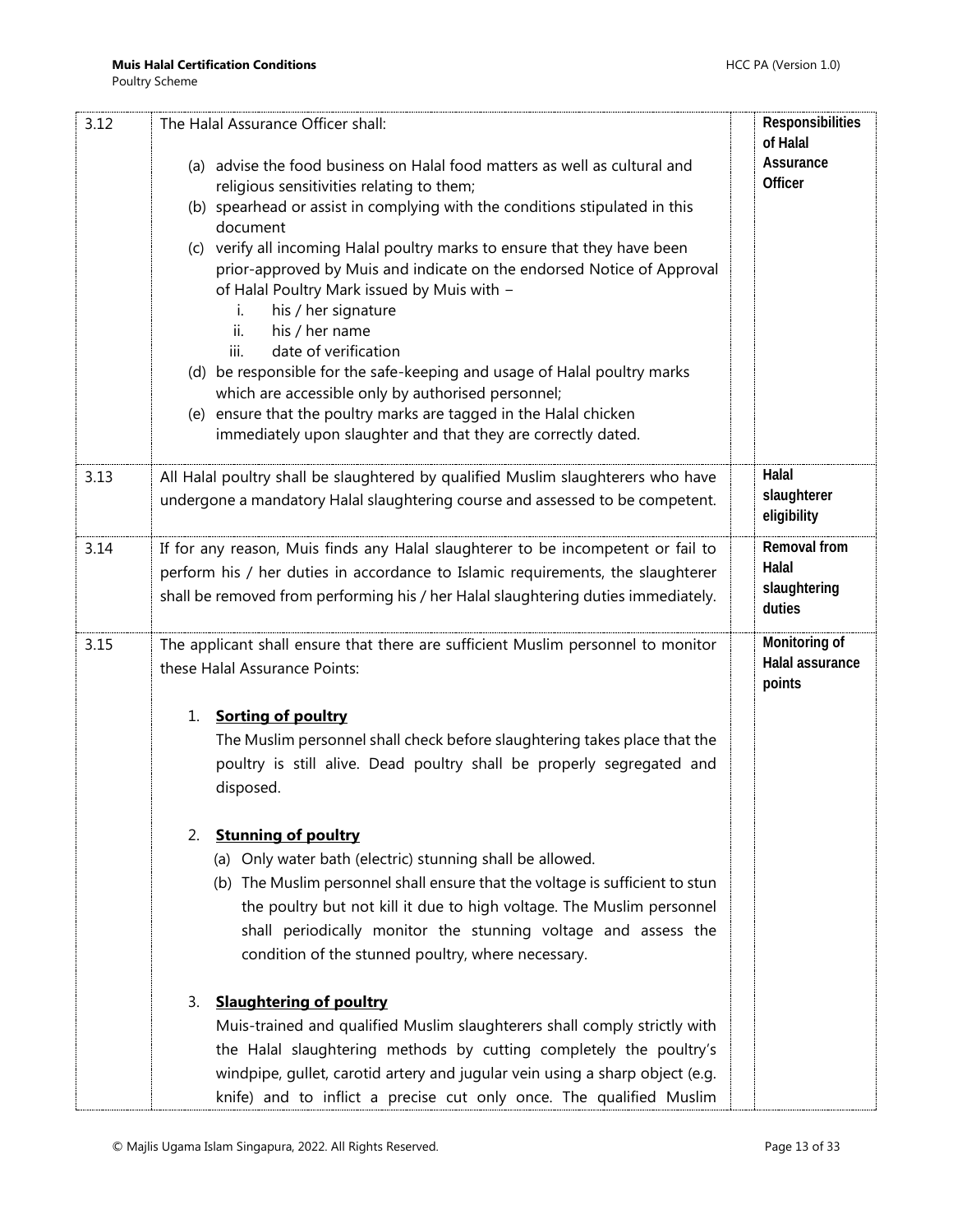slaughterers shall switch duties with other qualified Muslim slaughterers regularly to maintain full concentration.

#### Note:

Improperly slaughtered poultry shall be removed and tagged as non-Halal immediately.

#### 4. **Before scalding**

Before the slaughtered poultry enters scalding area, the Muslim personnel shall ensure that the poultry is dead due to a deep cut in the windpipe, gullet and jugular vein. If the windpipe, gullet, carotid artery or jugular vein is not completely severed or if the poultry is not dead, then the poultry shall be removed before the scalding process.

#### 5. **Removal of offals**

The Muslim personnel shall ensure that there is no cross-mixing of Halal and non-Halal offal. When alternating Halal and non-Halal slaughter, the offals of non-Halal slaughter shall be removed and segregated from the location before proceeding with the Halal slaughter. Packaging used for Halal offals shall be clearly distinguished with proper marking from those that are for the non-Halal offals.

#### 6. **Tagging of poultry with Halal certification mark**

The Muslim personnel shall ensure that all Halal-slaughtered poultry are tagged with Muis-approved Halal poultry mark immediately after slaughtering. The Muslim personnel shall also ensure that the Halal poultry marks are correctly dated with the date of slaughter. There shall not be any non-Halal tags at the tagging station when Halal slaughtering is conducted.

#### 7. **Transportation of Halal poultry**

The Muslim personnel shall ensure that all Halal slaughtered poultry is properly tagged, packed and sealed before placing them in the crates that are meant for Halal poultry transportation.

<span id="page-13-0"></span>

| <b>4. SPECIAL CERTIFICATION REQUIREMENTS</b> |                                                                                                                                                                                         |  |                                             |
|----------------------------------------------|-----------------------------------------------------------------------------------------------------------------------------------------------------------------------------------------|--|---------------------------------------------|
| 4.1                                          | Applicant that deals with the trading of items shall comply with these additional<br>requirements:                                                                                      |  | Additional<br>requirements<br>for companies |
|                                              | (a) Declare list of trading items using the form provided by Muis;<br>(b) Ensure that they are placed in a dedicated and clearly demarcated area<br>outside the scope of certification; |  | dealing with<br>trading items               |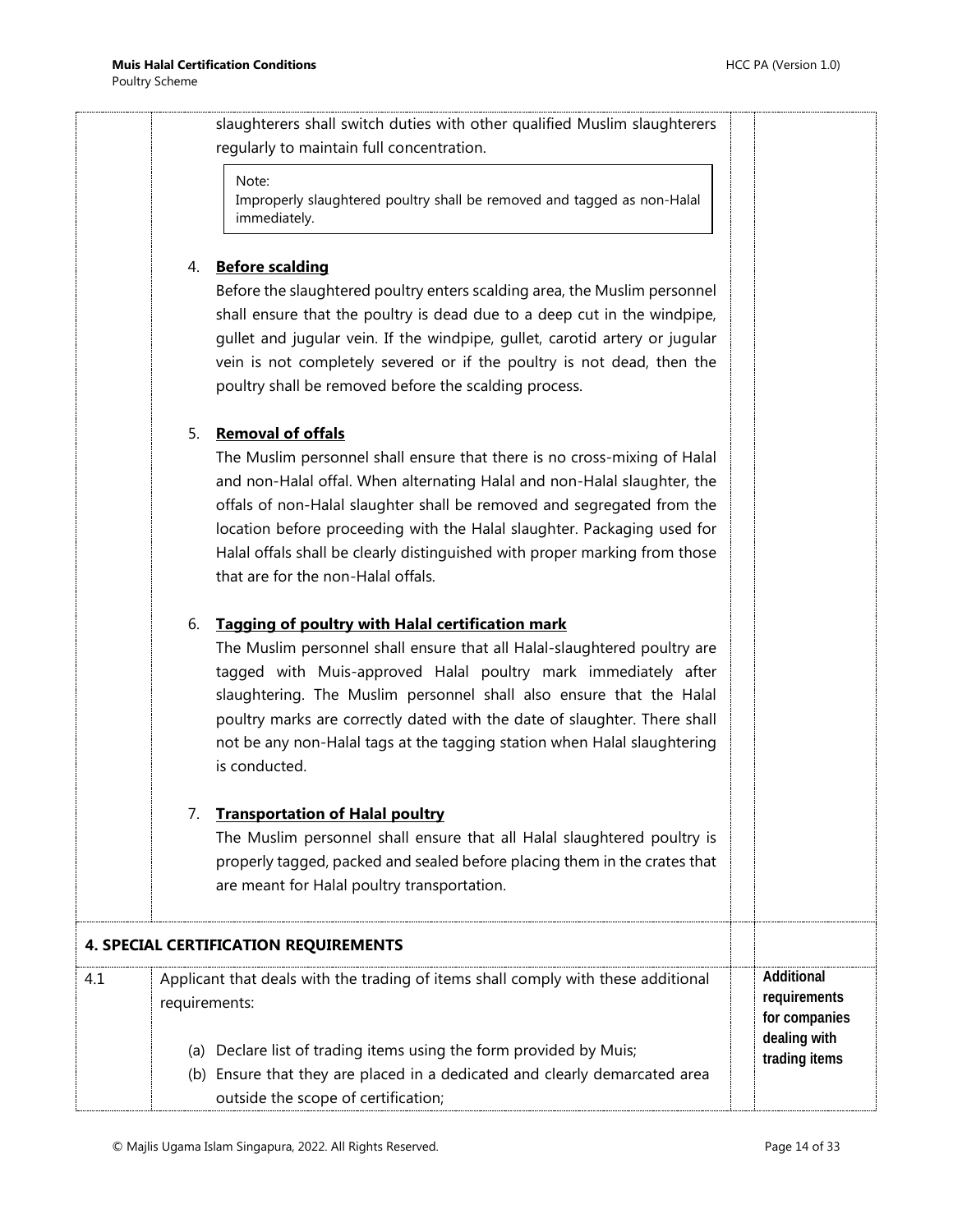<span id="page-14-0"></span>

|     | Ensure that none of the trading items involve pork, alcohol and/or their<br>derivatives.                                                                                                                                                                                                                                                                                                                                                                                                                                                                                                                                                                                                                                                                                                                                                                  |                                                               |
|-----|-----------------------------------------------------------------------------------------------------------------------------------------------------------------------------------------------------------------------------------------------------------------------------------------------------------------------------------------------------------------------------------------------------------------------------------------------------------------------------------------------------------------------------------------------------------------------------------------------------------------------------------------------------------------------------------------------------------------------------------------------------------------------------------------------------------------------------------------------------------|---------------------------------------------------------------|
| 4.2 | Brand owners applying for Halal certification shall comply with the following<br>additional requirements:<br>(a) The contract poultry abattoir engaged shall be Halal-certified or have<br>applied for Halal certification;<br>(b) Application shall be submitted under the Product scheme;<br>(c) A copy of the contract with the contract poultry abattoir shall be made<br>available;<br>(d) Brand Owner is exempted from Clauses $3.8 - 3.15$ ;<br>(e) Brand Owner is required to comply with the applicable Muis Halal<br>Certification Conditions including scope of certification, publicity and<br>penalties, unless stated otherwise.<br>(f) Brand Owner shall have dedicated poultry labels, separate from those<br>belonging to the abattoir owner, that indicate the applicant's brand and<br>establishment name as stated in Clause 2.8 (c). | Requirements<br>for brand owner<br>(contract<br>slaughtering) |
| 4.3 | Any raw materials, food, equipment and/or utensils stored and used in the pantry<br>and/or for R&D purposes shall not be -<br>(a) used for the handling of Halal-approved food;<br>(b) handled and stored within the scope of certification.<br>Pantry shall not be used for cooking purposes.                                                                                                                                                                                                                                                                                                                                                                                                                                                                                                                                                            | Staff pantry and<br>R&D laboratory                            |
| 4.4 | Applicant that engages an external storage facility provider to store the raw<br>materials for which the Halal certification relates to shall be Halal-certified.                                                                                                                                                                                                                                                                                                                                                                                                                                                                                                                                                                                                                                                                                         | Appointment of<br>external storage<br>facility provider       |
|     | <b>5. APPLICATION PROCESSING</b>                                                                                                                                                                                                                                                                                                                                                                                                                                                                                                                                                                                                                                                                                                                                                                                                                          |                                                               |
| 5.1 | The processing of application shall commence:<br>Within 14 working days from the date of payment of the application fee<br>1.<br>for New (normal) application;<br>2. Within 7 working days from the date of payment of the application fee<br>for New (express) application;<br>3. Within 14 working days from the date of application submission for<br>Amend application.                                                                                                                                                                                                                                                                                                                                                                                                                                                                               | Duration of<br>application<br>processing                      |
| 5.2 | Upon successful transaction of stage 1 payment, the applicant shall -                                                                                                                                                                                                                                                                                                                                                                                                                                                                                                                                                                                                                                                                                                                                                                                     | Monitoring of<br>application                                  |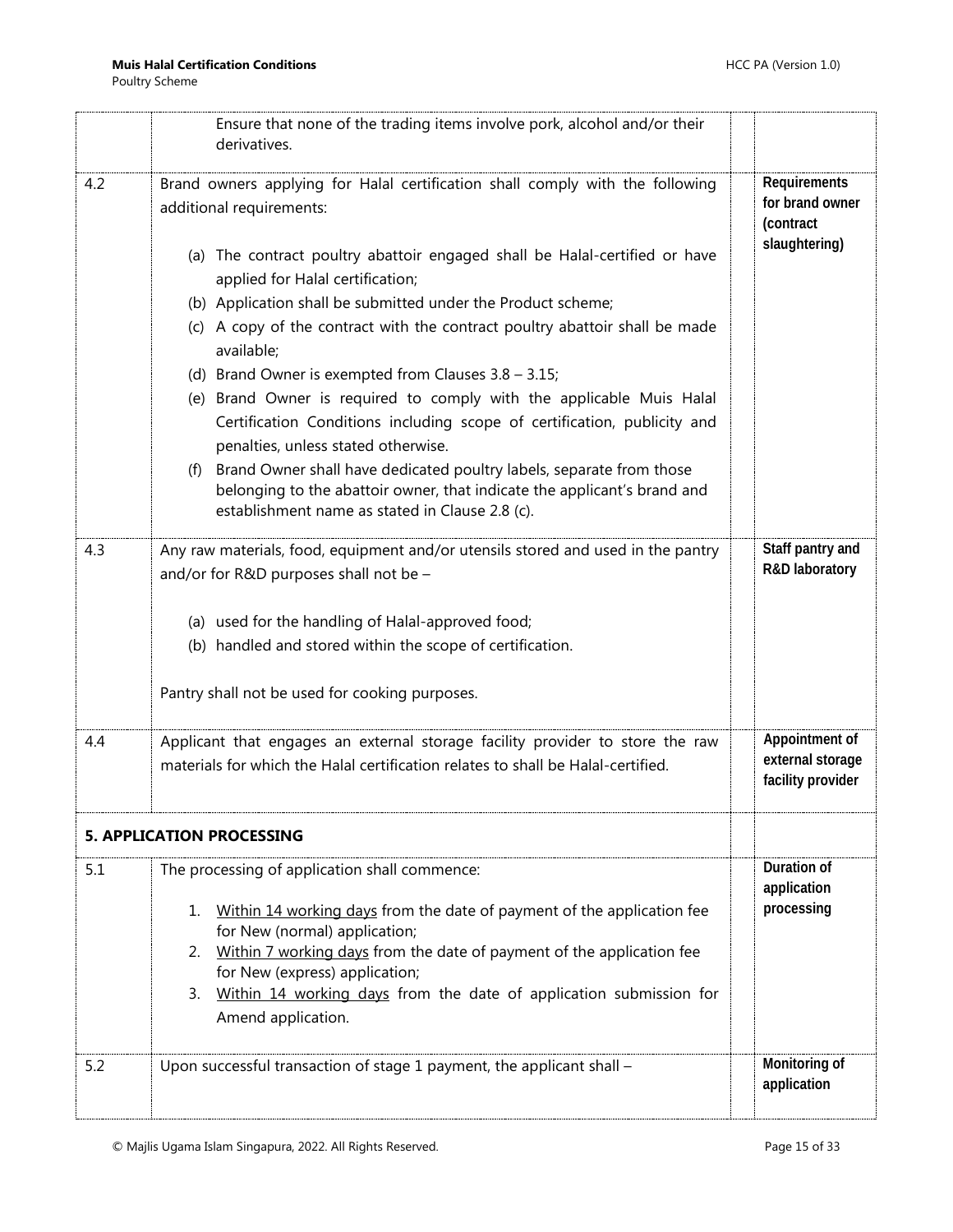| 5.6        | If there is additional payment required upon approval of application,<br>payment shall be made within 30 working days from the date of payment<br>advice. After payment has been received, the Halal certificate will be<br>couriered out to the mailing address indicated in the application form. Failing                                                                                                                                                                                                                                                                                                                                                               | Certificate<br>issuance                                     |
|------------|---------------------------------------------------------------------------------------------------------------------------------------------------------------------------------------------------------------------------------------------------------------------------------------------------------------------------------------------------------------------------------------------------------------------------------------------------------------------------------------------------------------------------------------------------------------------------------------------------------------------------------------------------------------------------|-------------------------------------------------------------|
| 5.5        | Muis shall, at its discretion, decide on the certification duration, type of scheme<br>and other conditions for approval of the application.                                                                                                                                                                                                                                                                                                                                                                                                                                                                                                                              | Discretion by<br>Muis                                       |
|            | that all documentations required for the purpose of Halal certification are made<br>available.<br>Note:<br>Brand owner's company representative who has been appointed to conduct regular<br>audits at the contract poultry abattoir's premises and to ensure that the Muis Halal<br>Certification Conditions are complied with shall be present during the audit at the<br>contract poultry abattoir's premises.                                                                                                                                                                                                                                                         | <b>Halal Team</b><br>members                                |
| 5.3<br>5.4 | The applicant may be required to:<br>1. Conduct a presentation on the company's / establishment's corporate<br>profile, including its holding company, subsidiaries, nature of business,<br>process flow chart, layout, composition of Halal Team, Halal system, etc.;<br>2. Submit relevant documentation for purpose of desktop audit, prior to the<br>site audit.<br>All members of the Halal Team shall be present during the site audit and ensure                                                                                                                                                                                                                   | Requirement for<br>additional<br>information<br>Presence of |
|            | (b) be prepared for a site audit by Muis after applicant has commenced<br>operations. Repeat audits may be conducted, as and when necessary.<br>(c) not make any Halal-related claims or advertisements that indicates he is<br>applying, has applied or renewing for Halal certification for the related<br>premises.<br>Note:<br>For contract slaughtering:<br>The site audit shall be conducted at the contract poultry abattoir's premises.<br>1.<br>The brand owner's representative shall be present during the certification audit.<br>2.<br>If the brand owner is the applicant, they shall ensure the contract poultry abattoir<br>3.<br>is ready for the audit. |                                                             |
|            | (a) access the application portal regularly for information on application<br>status and Request For Action notices. Email notifications will be sent to<br>the applicant's email address indicated during application.                                                                                                                                                                                                                                                                                                                                                                                                                                                   |                                                             |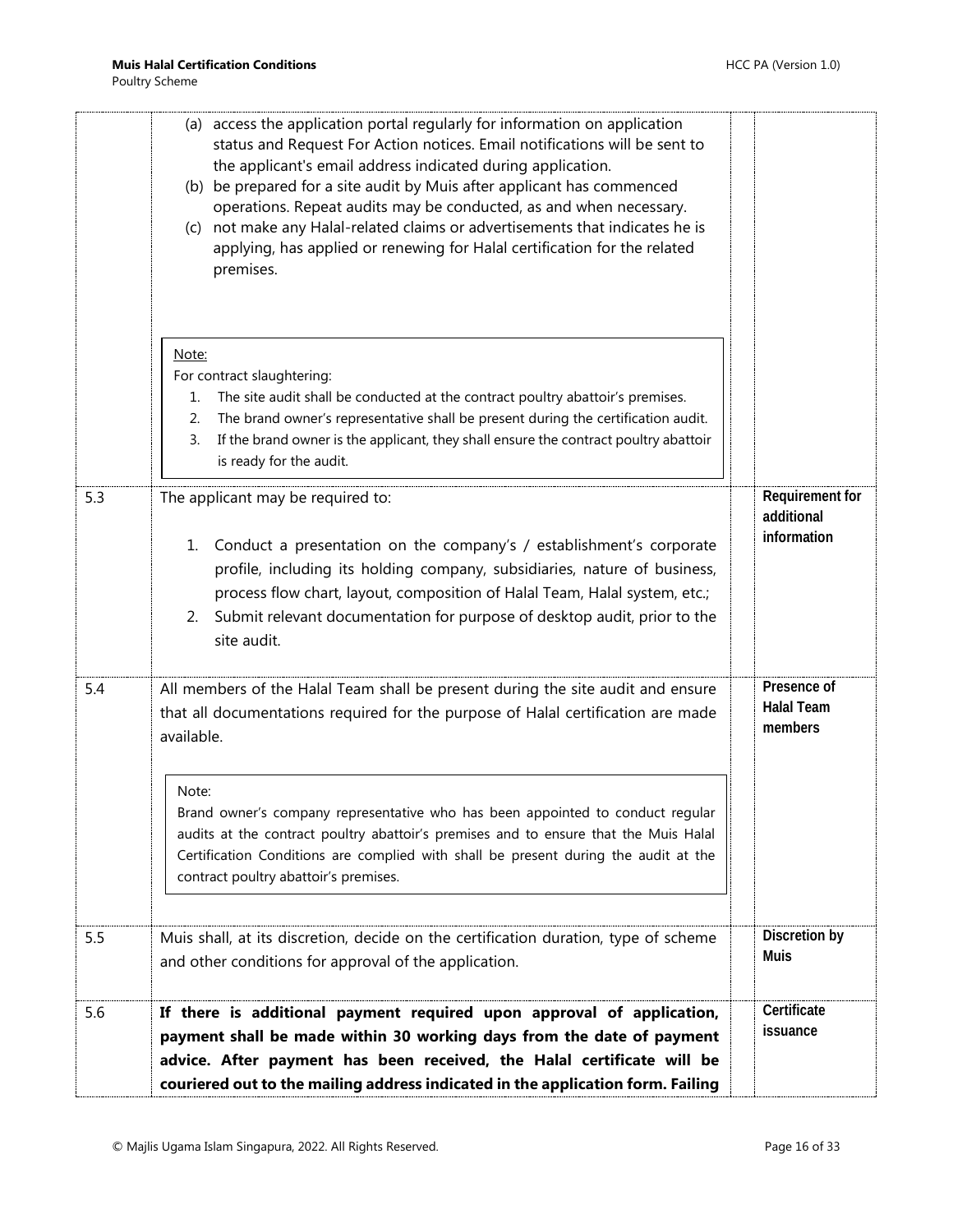<span id="page-16-0"></span>

|     | such payment, the Halal certificate shall be automatically cancelled without                                                                                                                                                                                                                                                                                                                                                                   |                                                |
|-----|------------------------------------------------------------------------------------------------------------------------------------------------------------------------------------------------------------------------------------------------------------------------------------------------------------------------------------------------------------------------------------------------------------------------------------------------|------------------------------------------------|
|     | further notice to the applicant.                                                                                                                                                                                                                                                                                                                                                                                                               |                                                |
| 5.7 | Payments shall be made through the application portal or any other mode of                                                                                                                                                                                                                                                                                                                                                                     | Payment upon                                   |
|     | payment made available or agreeable by Muis, prior to courier of the certificate.                                                                                                                                                                                                                                                                                                                                                              | certificate<br>issuance                        |
|     | All payments made for the purpose of Halal certification is NON-REFUNDABLE.                                                                                                                                                                                                                                                                                                                                                                    |                                                |
| 5.8 | The application may be rejected under these circumstances:                                                                                                                                                                                                                                                                                                                                                                                     | Application<br>rejection                       |
|     | (a) Application made via other means apart from the prevailing application<br>portal;<br>(b) Incomplete or inaccurate submission;                                                                                                                                                                                                                                                                                                              |                                                |
|     | (c) Failure to respond to the application's Request for Action within<br>stipulated deadline;<br>(d) Non-compliance to the Muis Halal Certification Conditions;                                                                                                                                                                                                                                                                                |                                                |
|     | (e) Pending outcome of investigation for suspected breach of the Law or<br>Muis Halal Certification Conditions in relation to an earlier Halal certificate<br>issued;                                                                                                                                                                                                                                                                          |                                                |
|     | No fee paid within the stipulated deadline.<br>(f)                                                                                                                                                                                                                                                                                                                                                                                             |                                                |
|     | <b>6. POST CERTIFICATION</b>                                                                                                                                                                                                                                                                                                                                                                                                                   |                                                |
| 6.1 | Muis shall conduct unannounced periodic inspections as and when necessary<br>following the award of the Halal certificate, within the certificate validity period.<br>Easy access to certified premises shall be granted to Muis officers for the purpose<br>of conducting inspections.                                                                                                                                                        | Unannounced<br>checks                          |
| 6.2 | In the event that non-compliance is found during the periodic inspection and/or<br>during the certification audit of renewal application, the certificate holder shall<br>ensure immediate rectification measures are carried out, put in place preventive<br>actions to ensure non-recurrence of the non-compliance or any other required<br>actions within the deadline as stipulated under the Periodic Inspection Report<br>(PIRe) issued. | <b>Rectification of</b><br>non-<br>compliances |
| 6.3 | Any notice required to be given by either Muis or the certificate holder, in relation<br>to a breach of the Muis Halal Certification Conditions or offence under the Law,<br>shall be written and sent by electronic mail (effective upon receipt); inland post<br>(effective 2 working days after posting or may be delivered personally (effective<br>upon receipt) to the other party at the addresses set out below:                       | Service of<br><b>Notice</b>                    |
|     | 1.<br>If to the certificate holder $-$ the email address and postal address<br>submitted by the certificate holder in the most recent application;                                                                                                                                                                                                                                                                                             |                                                |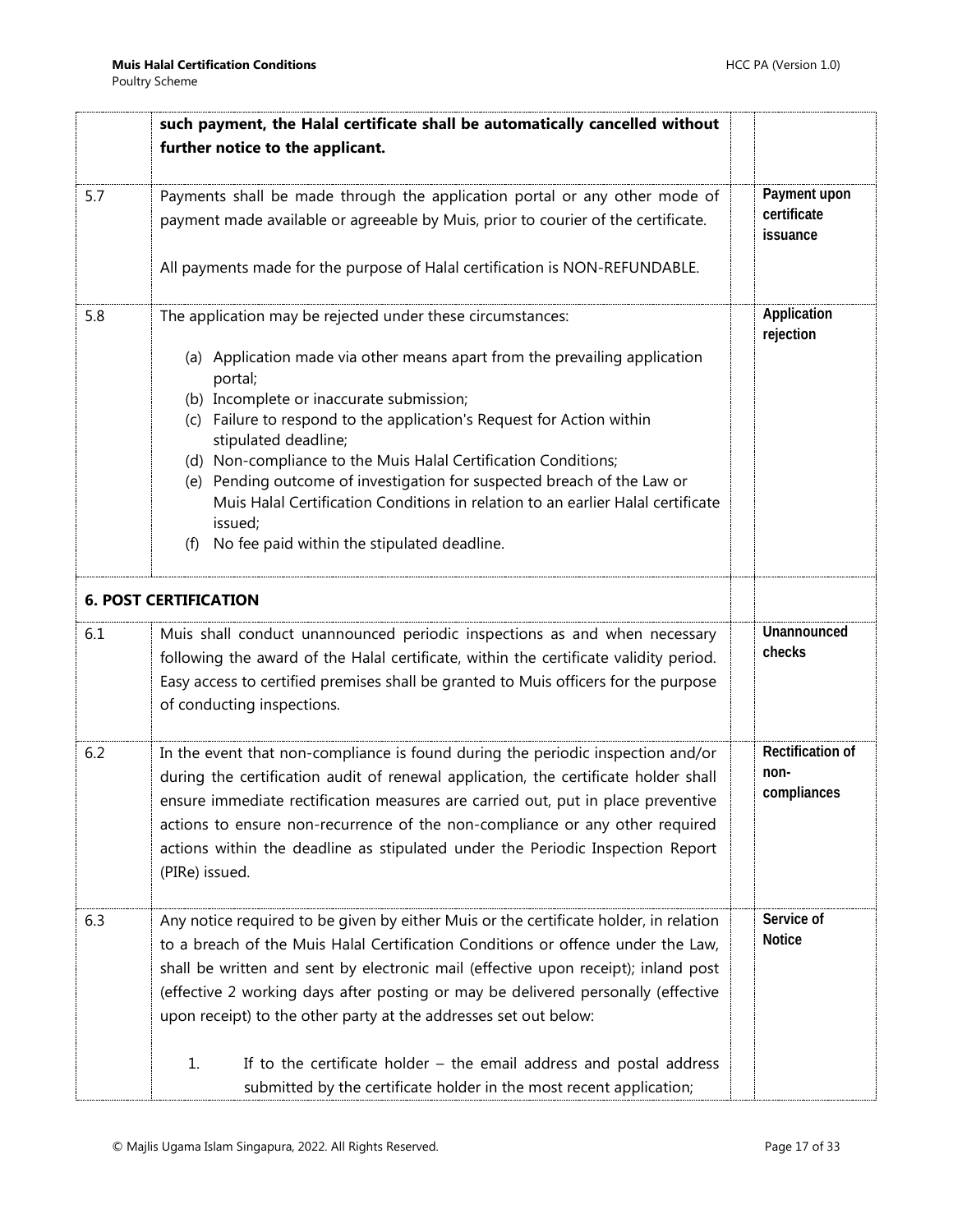|     | If to Muis - Halal Certification Strategic Unit, 23 Mayo Street,<br>2.<br>Singapore 208323.                                                                                                                                                                                                                                                                                                                                                                                                                                                                                                                                                                                                                                                                                                              |                                                   |
|-----|----------------------------------------------------------------------------------------------------------------------------------------------------------------------------------------------------------------------------------------------------------------------------------------------------------------------------------------------------------------------------------------------------------------------------------------------------------------------------------------------------------------------------------------------------------------------------------------------------------------------------------------------------------------------------------------------------------------------------------------------------------------------------------------------------------|---------------------------------------------------|
|     | In proving the delivery of any letter, it shall be sufficient to prove that such letter<br>was properly addressed, stamped and placed in the post or delivered or left at the<br>address indicated if delivered by hand.                                                                                                                                                                                                                                                                                                                                                                                                                                                                                                                                                                                 |                                                   |
| 6.4 | The applicant shall submit an Amend application if there is any of the following<br>changes to the application submitted earlier:<br>(a) Contact information<br>(b) Changes to personnel<br>(c) Changes in particulars of personnel<br>(d) Details of suppliers<br>(e) Details of products to be certified<br>(f) Artwork of product packaging<br>(g) Artwork of Halal poultry marks (and/or changes to appointed printing<br>company)<br>(h) Size and/or layout of premises<br>Failure to declare the changes may affect the certification status of the related<br>premises.                                                                                                                                                                                                                           | Updated<br>application<br>details at all<br>times |
| 6.5 | Halal Certificate is not transferable.<br>In the event the Halal certificate holder moves the business location:<br>1. The existing Halal certificate is automatically cancelled / invalid. No<br>Halal-related claims shall be made for this new location prior to<br>obtaining a Halal certificate;<br>2. For chain or franchise outlets, the certificate holder shall submit a<br>new application within 14 working days from the opening date of a<br>new outlet or from the date of relocation;<br>3. For non-chain outlets or outlets that do not bear the same business<br>name as their other Halal-certified outlets, related entities or<br>businesses, the certificate holder may submit a new application<br>should it wish to obtain certification for the premises in the new<br>location. | Change of<br>address                              |
| 6.6 | No other operator or company shall be allowed usage of the certificate holder's<br>premises without the prior written approval of Muis which approval may be                                                                                                                                                                                                                                                                                                                                                                                                                                                                                                                                                                                                                                             | Usage of<br>premises by<br>external parties       |
|     | refused absolutely or given on such terms Muis may at its discretion deems fit.                                                                                                                                                                                                                                                                                                                                                                                                                                                                                                                                                                                                                                                                                                                          |                                                   |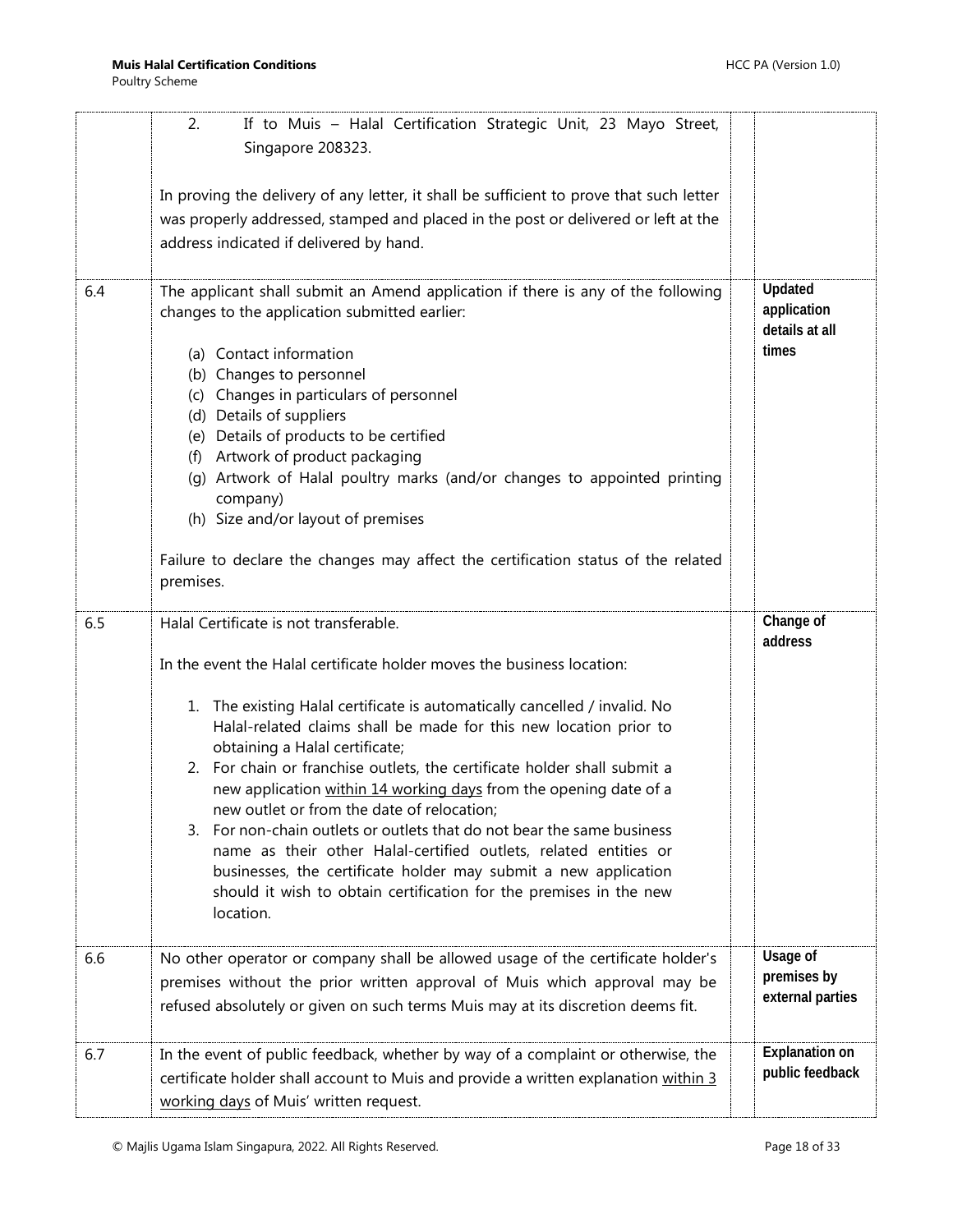<span id="page-18-0"></span>

| 6.8          | Muis may collect relevant samples, photographs or other materials for the purpose                                                                                                                                                                                                                                                                                                                                                                                                                                                | Evidence<br>collection                                   |
|--------------|----------------------------------------------------------------------------------------------------------------------------------------------------------------------------------------------------------------------------------------------------------------------------------------------------------------------------------------------------------------------------------------------------------------------------------------------------------------------------------------------------------------------------------|----------------------------------------------------------|
|              | of checks and verification.                                                                                                                                                                                                                                                                                                                                                                                                                                                                                                      |                                                          |
| 6.9          | Renewal applications will be auto-submitted 120 days prior to expiry of the Halal<br>certificate. Certificate holders shall:                                                                                                                                                                                                                                                                                                                                                                                                     | Automated<br>submission of<br>renewal                    |
|              | (a) access the application portal regularly for information on application<br>status and Request For Action notices. Email notifications will be sent to<br>the applicant's email address indicated during application.<br>(b) be prepared for a site audit by Muis after applicant has commenced<br>operations. Repeat audits may be conducted, as and when necessary.<br>(c) be informed that no amend applications can be submitted once renewal<br>application has been auto-submitted.                                      | application                                              |
| 6.10         | Automated email reminders may be sent to the applicant's email address indicated<br>during application subject to the systems functionality. However, Muis does not<br>undertake any responsibility of ensuring that the automated email reminders reach<br>and/or are communicated to the intended recipient.                                                                                                                                                                                                                   | Automated<br>reminders to<br>registered email<br>address |
| 7. PUBLICITY |                                                                                                                                                                                                                                                                                                                                                                                                                                                                                                                                  |                                                          |
| 7.1          | Any form of packaging, advertising, signboard, and corporate collaterals (business<br>cards, invoices, etc.) shall -                                                                                                                                                                                                                                                                                                                                                                                                             | Publicity                                                |
|              | (a) not mislead on the Halal status of the company, establishment,<br>ingredients and products sold;<br>(b) not make claims that premises beyond the scope of certification are                                                                                                                                                                                                                                                                                                                                                  |                                                          |
|              | Halal-certified;<br>(c) not resemble those belonging to their non Halal-certified business<br>entities (including logos).                                                                                                                                                                                                                                                                                                                                                                                                        |                                                          |
|              | Note:<br>For example, the company shall not::<br>a) Make Halal claims on non-Halal slaughtered poultry and / or their offals as Halal,<br>regardless of who have slaughtered them;<br>b) Display a Halal certification mark on the delivery vans, as the abattoir is not Halal<br>certified;<br>c) Display a Halal certification mark on the invoices, delivery orders, website, etc., as<br>the abattoir is not Halal-certified. Use of the Halal certification mark shall be<br>specific to the Halal-certified products only. |                                                          |
| 7.2          | Muis shall publish a certification status and product listing of all certificate holders<br>as it deems fit with such details as it deems fit.                                                                                                                                                                                                                                                                                                                                                                                   | Status and<br>product listing                            |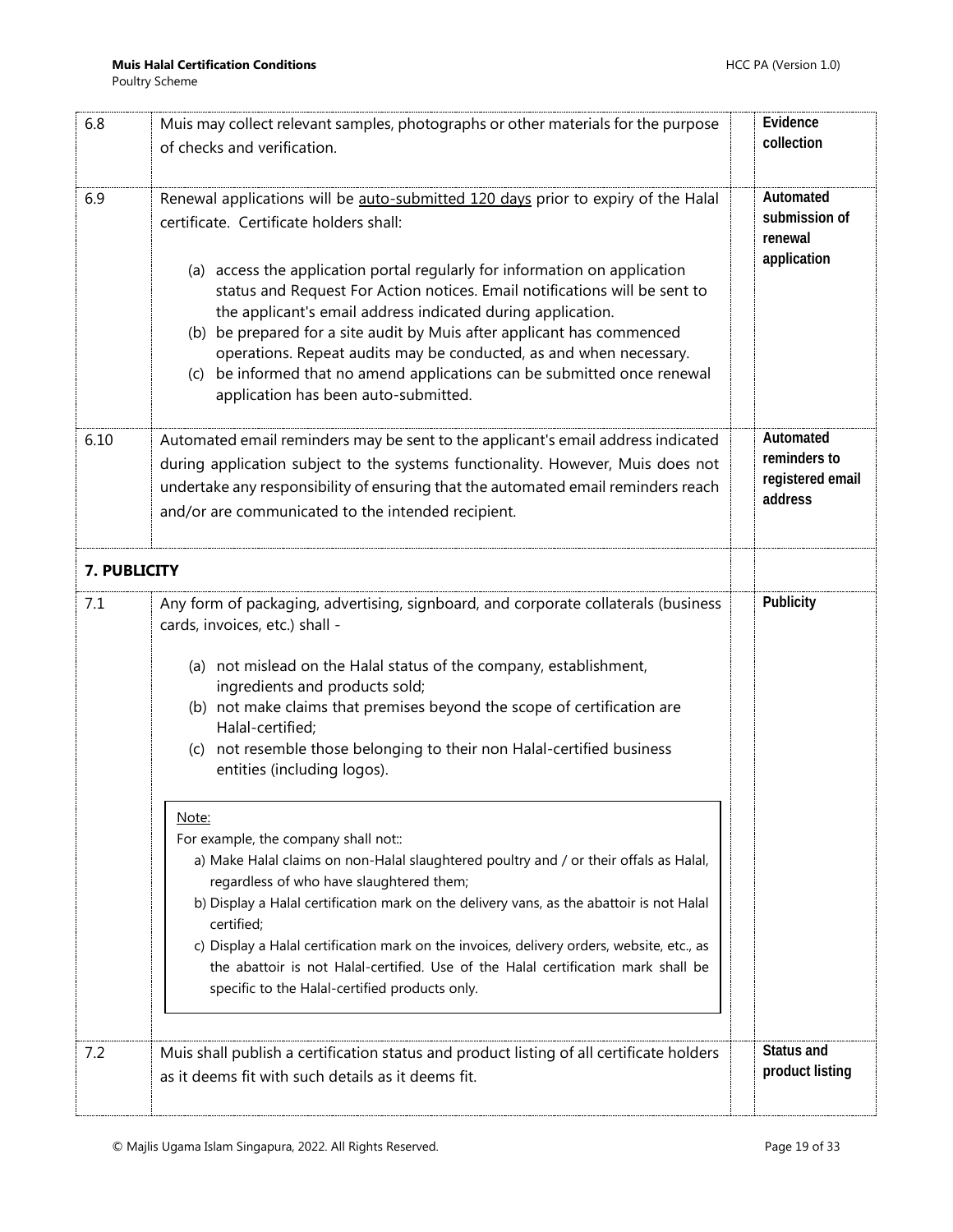<span id="page-19-0"></span>

|     |                                                                                                                                                                                                                                                                                                                                                                                                                                                                                   | of certificate<br>holders                                           |
|-----|-----------------------------------------------------------------------------------------------------------------------------------------------------------------------------------------------------------------------------------------------------------------------------------------------------------------------------------------------------------------------------------------------------------------------------------------------------------------------------------|---------------------------------------------------------------------|
|     | 8. MUIS HALAL CERTIFICATE / CERTIFICATION MARK / HALAL POULTRY MARK                                                                                                                                                                                                                                                                                                                                                                                                               |                                                                     |
| 8.1 | The Halal certificate shall be issued upon approval of the application, full payment<br>of fees and any outstanding dues as advised by Muis.                                                                                                                                                                                                                                                                                                                                      | <b>Issuance of</b><br>certificate                                   |
| 8.2 | The original Halal certificate issued -<br>(a) is valid for the period stipulated on the certificate;<br>(b) shall NOT be displayed outside the certified premises;<br>(c) shall NOT be displayed by poultry retailers at retail premises;<br>(d) shall NOT have copies provided to retail food establishments.<br>(e) shall NOT be displayed beyond its expiry date;<br>shall NOT have copies made and advertised in any form that is<br>(f)<br>misleading (online and offline); | Validity of<br>certificate                                          |
| 8.3 | The Halal certificate, Halal certification mark and/or any part of it is the property<br>of Muis. The certificate holder shall -<br>(a) be held responsible for the certificate issued to him or her;<br>(b) ensure the certificate, certificate mark and Halal poultry marks are not<br>misused in any manner;<br>(c) shall return the certificate to Muis<br>Upon closure of certified premises before expiry date of<br>i.<br>certificate;<br>Immediately upon demand.<br>ii.  | Certificate is the<br>property of Muis                              |
| 8.4 | The certificate holder shall immediately lodge a police report for any loss of the<br>Halal certificate and forward a copy to Muis via info@muis.gov.sg.                                                                                                                                                                                                                                                                                                                          | Loss of<br>certificate                                              |
| 8.5 | The Halal certification mark and/or any part of it is the property of Muis, the<br>certificate holder shall ensure that all parties interested to use and reproduce the<br>Halal certification mark and/or any part thereof in any kind or form shall obtain<br>prior written approval from Muis before using or reproducing the same, which<br>approval may be withheld absolutely or given on such terms as Muis deems fit.                                                     | Approval before<br>using or<br>reproducing<br>certificate /<br>mark |
| 8.6 | The certificate holder shall adhere to the specification of the Halal certification<br>mark stipulated in Annex C.                                                                                                                                                                                                                                                                                                                                                                | Adherence to<br>specifications<br>of mark                           |
| 8.7 | The certificate holder shall adhere to the requirement for the printing and usage<br>of Halal poultry mark stipulated in Annex B.                                                                                                                                                                                                                                                                                                                                                 | Adherence to<br>requirement of                                      |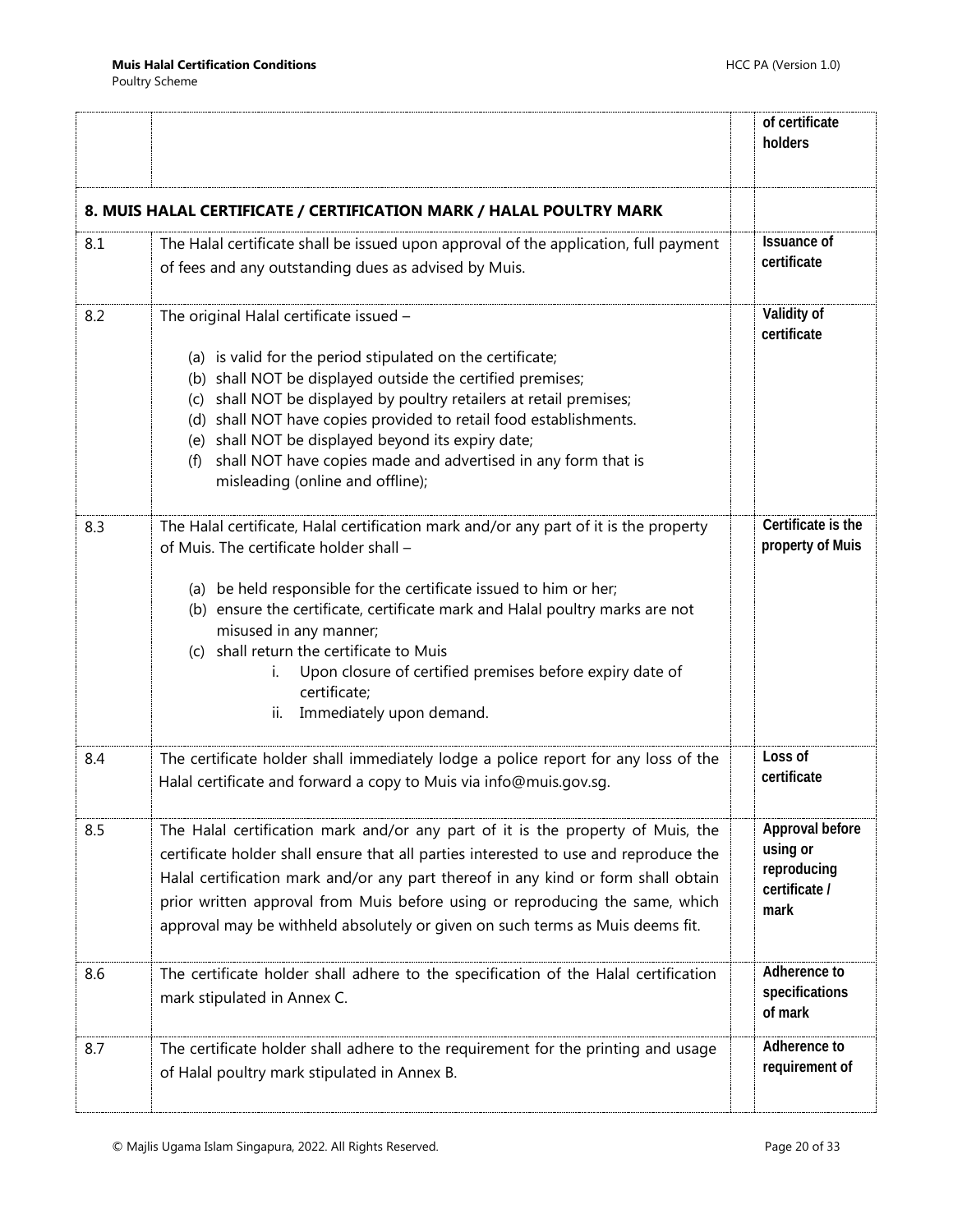|     |                                                                                                                                                                                                                                                                                                                                                                                                                                                                                                                                                                                                                                                                                                                                                                                                                                                                                                                                                                                                                                                                                                                                                                                                                                                                                                    | <b>Halal poultry</b><br>mark                                                              |
|-----|----------------------------------------------------------------------------------------------------------------------------------------------------------------------------------------------------------------------------------------------------------------------------------------------------------------------------------------------------------------------------------------------------------------------------------------------------------------------------------------------------------------------------------------------------------------------------------------------------------------------------------------------------------------------------------------------------------------------------------------------------------------------------------------------------------------------------------------------------------------------------------------------------------------------------------------------------------------------------------------------------------------------------------------------------------------------------------------------------------------------------------------------------------------------------------------------------------------------------------------------------------------------------------------------------|-------------------------------------------------------------------------------------------|
| 8.8 | Muis reserves the right to suspend or revoke the Halal certificate with immediate<br>effect upon written notice to the certificate holder, in the event that the certificate<br>holder is found to:<br>(a) have breached any of the Muis Halal Certification Conditions;<br>(b) have made or caused to make any false or fraudulent declaration,<br>certification or representation, either in writing or otherwise;<br>have its operating licence issued by the relevant food authority<br>(c)<br>suspended;<br>(d) have ceased to carry on its business or threatens to do so;<br>(e) have appointed over all or any part of the assets or undertake a receiver,<br>judicial manager or similar officer;<br>(f) have filed or be the subject of a petition for judicial management;<br>(g) have ceased to do business in the normal course for a continuous period<br>of more than 30 days;<br>(h) Have made any arrangement for the benefit of its creditors;<br>Have gone into liquidation or bankruptcy, save for the purposes of a<br>(i)<br>genuine amalgamation or reconstruction; and/or<br>Have been convicted of any offence of such a nature that, in the opinion<br>(i)<br>of Muis, is undesirable that the Halal certificate holder should continue<br>to hold the Halal certificate | Suspension /<br>revocation of<br>certificate                                              |
| 8.9 | Upon expiry, suspension or revocation of the Halal certificate, the certificate<br>holder shall immediately:<br>(a) cease the display of the Halal certificate;<br>(b) cease all further use of the Halal certification mark;<br>(c) cease all publications, circulation of material and advertisements bearing<br>the Halal certification mark;<br>(d) cease all Halal-related claims in relation to the affected premises;<br>(e) inform parties using or reproducing the Halal certification mark in<br>relation to the affected establishment to cease usage and reproduction of<br>the mark.<br>Further or in the alternative, should Muis' investigation into the breach of the Muis<br>Halal Certification Conditions be on-going and/or until the certificate holder has<br>made suitable recompense for the breach to the satisfaction of Muis, the certificate<br>holder shall not make changes to the existing Halal certificate by submitting a<br>change or renewal application and / or apply for a new Halal certificate.                                                                                                                                                                                                                                                           | <b>Cessation of</b><br>use of<br>certificate /<br>mark upon<br>suspension /<br>revocation |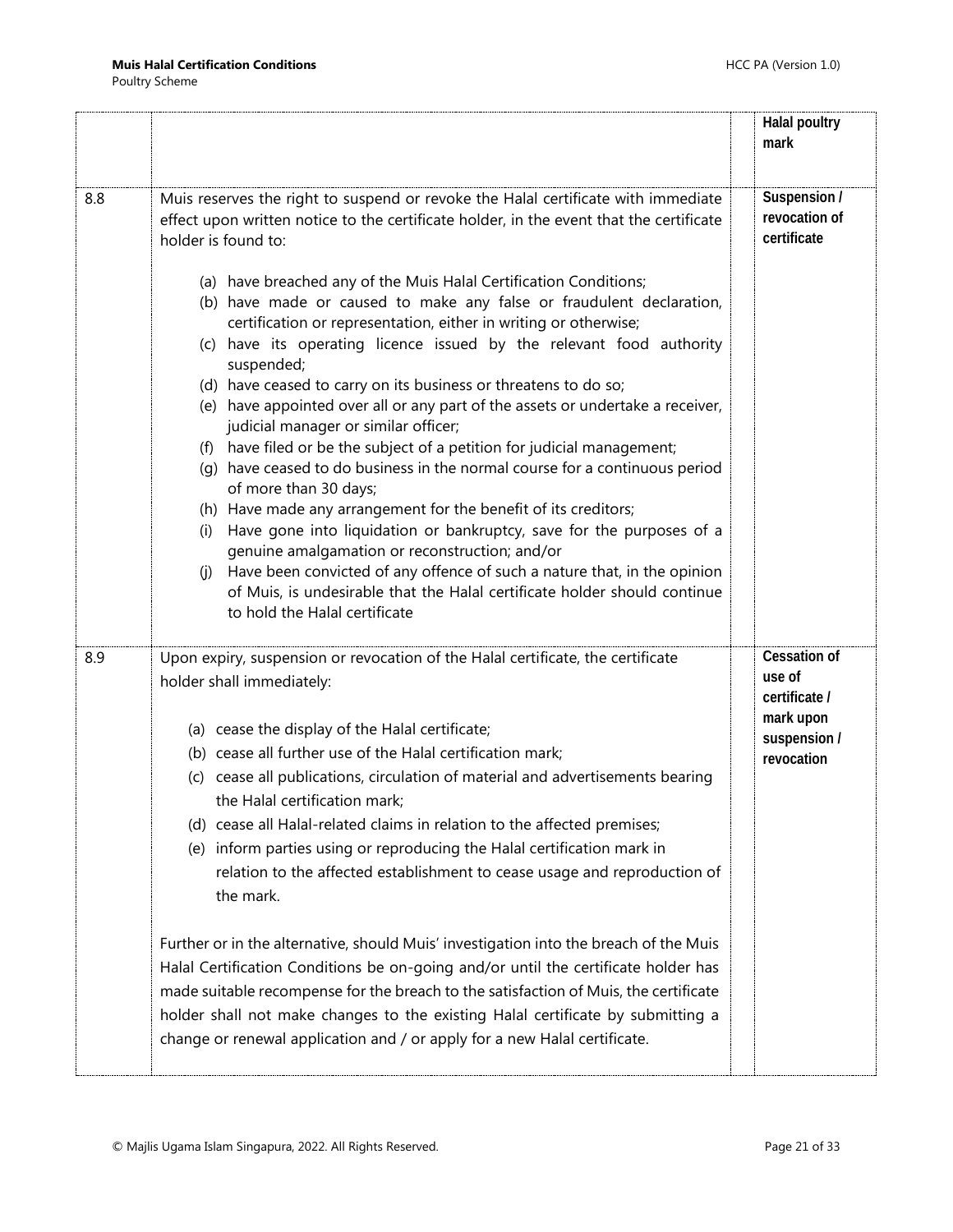<span id="page-21-0"></span>

|     | The applicant shall pass a one-time reinstatement audit if the suspension period<br>ends before the certificate's expiry. Applicant shall set the audit date with Muis at<br>least 2 weeks prior to the end of suspension. Failing the re-instatement audit, Muis<br>may extend the suspension till the certificate's expiry.                                                                                                                                                                                                                                                                                                                                                                                                                       |                                                                   |
|-----|-----------------------------------------------------------------------------------------------------------------------------------------------------------------------------------------------------------------------------------------------------------------------------------------------------------------------------------------------------------------------------------------------------------------------------------------------------------------------------------------------------------------------------------------------------------------------------------------------------------------------------------------------------------------------------------------------------------------------------------------------------|-------------------------------------------------------------------|
|     | <b>9. OTHER CONDITIONS</b>                                                                                                                                                                                                                                                                                                                                                                                                                                                                                                                                                                                                                                                                                                                          |                                                                   |
| 9.1 | The applicant / certificate holder shall at all times keep Muis fully indemnified<br>against all claims, damages, expenses or costs (including those asserted by third<br>parties) arising directly or indirectly from any breach by the certificate holder<br>and/or applicant of any provision of the Muis Halal Certification Conditions or the<br>Halal certificate or otherwise arising from or in connection with the unlawful use<br>of the Halal certificate or Halal certification mark or other activities associated<br>therewith by the Halal certificate holder or applicant.                                                                                                                                                          | Muis to be fully<br>indemnified                                   |
| 9.2 | The applicant / certificate holder shall accept Muis' decisions on all Halal related<br>matters as binding. Muis' records of all matters relating to the certificate and<br>application shall be binding on the Halal certificate holder or applicant.                                                                                                                                                                                                                                                                                                                                                                                                                                                                                              | Muis' decisions<br>are binding                                    |
| 9.3 | No exercise or failure to exercise or delay in exercising any right power or remedy<br>vested in Muis under or pursuant to the Muis Halal Certification Conditions shall<br>constitute a waiver by Muis of that or any other right power or remedy. The failure<br>of Muis to insist upon or enforce strict performance by the certificate holder or<br>applicant of any provision of the Muis Halal Certification Conditions or to exercise<br>any right under the Muis Halal Certification Conditions shall not be construed as<br>a waiver or relinquishment to any extent of Muis' right to assert or rely upon any<br>such provision or right in that or any other instance; rather, the same shall be and<br>remain in full force and effect. | Non-exercise of<br>power shall not<br>be construed as<br>waiver   |
| 9.4 | The applicant / certificate holder shall provide consent to forensic audit(s) of all its<br>business records in the event of any breaches of the terms thereof.                                                                                                                                                                                                                                                                                                                                                                                                                                                                                                                                                                                     | Consent to<br>forensic audit                                      |
| 9.5 | Muis may at any time, upon written notice to the applicant / certificate holder,<br>vary, remove or add to any one or more of the Muis Halal Certification Conditions.<br>Such change shall take effect from the date stated in the notice, unless otherwise<br>specified in the notice.                                                                                                                                                                                                                                                                                                                                                                                                                                                            | Amendments to<br><b>Muis Halal</b><br>Certification<br>Conditions |
| 9.6 | Muis may review all applications and/or approvals for Halal certificates as it deems<br>necessary.                                                                                                                                                                                                                                                                                                                                                                                                                                                                                                                                                                                                                                                  | Review of<br>applications                                         |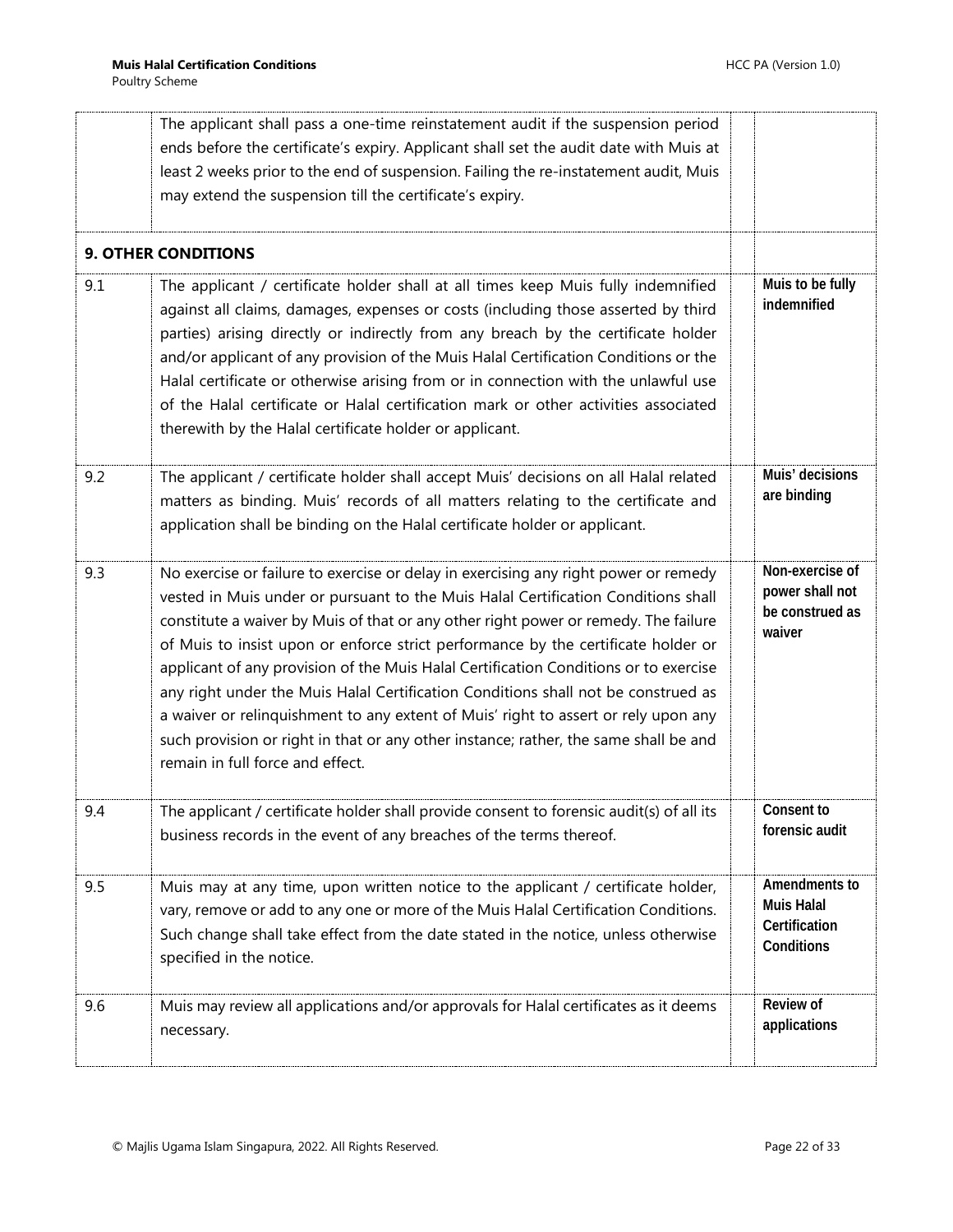Poultry Scheme

| Muis reserves the right to not proceed with the processing of an application, if the | Applications |
|--------------------------------------------------------------------------------------|--------------|
| nature of that application is deemed sensitive.                                      | deemed       |
|                                                                                      | sensitive    |
|                                                                                      |              |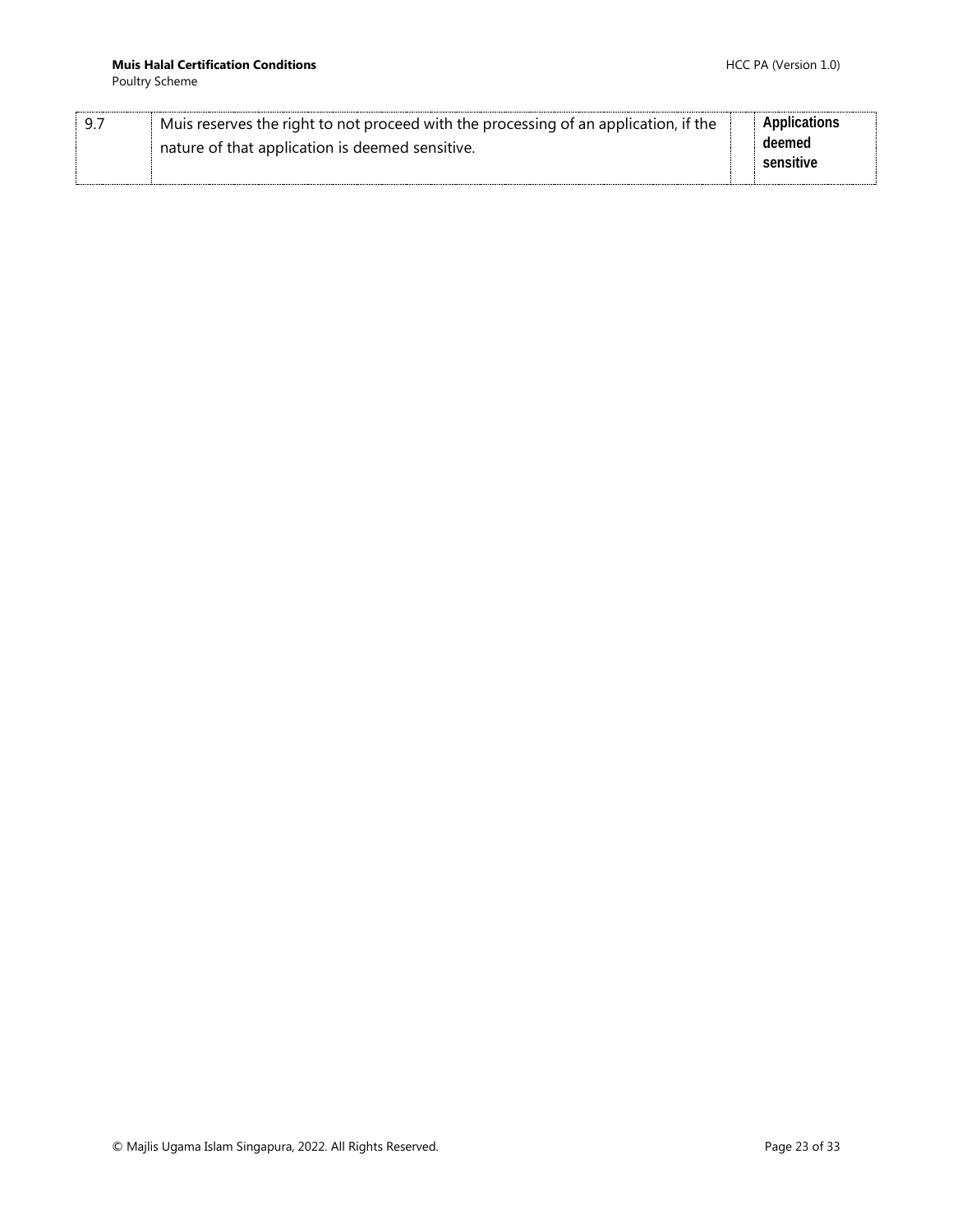## **ANNEX A – SAMPLE HALMQ PLAN**

<span id="page-23-0"></span>

|                |            | <b>Process</b>                                 | <b>Halal</b>                                                                                           | <b>Control</b>                                                                                                                                                                                                                                                                                                                                      | <b>Allowable</b><br>Limit /          |                                        | <b>Monitoring System</b>                                                                                                                                                                                                                                                                                                                          |                                    |                         |                                                                                                                                                                              | <b>Corrective Action</b>                                                                                           | <b>Preventive Action</b>                                                                                                    |
|----------------|------------|------------------------------------------------|--------------------------------------------------------------------------------------------------------|-----------------------------------------------------------------------------------------------------------------------------------------------------------------------------------------------------------------------------------------------------------------------------------------------------------------------------------------------------|--------------------------------------|----------------------------------------|---------------------------------------------------------------------------------------------------------------------------------------------------------------------------------------------------------------------------------------------------------------------------------------------------------------------------------------------------|------------------------------------|-------------------------|------------------------------------------------------------------------------------------------------------------------------------------------------------------------------|--------------------------------------------------------------------------------------------------------------------|-----------------------------------------------------------------------------------------------------------------------------|
|                | <b>HAP</b> | <b>Step</b>                                    | <b>Threat</b>                                                                                          | Measure(s)                                                                                                                                                                                                                                                                                                                                          | <b>Prescribed</b><br><b>Practice</b> | What?                                  | How?                                                                                                                                                                                                                                                                                                                                              | When?                              | Who?                    | Immediate<br><b>Correction</b>                                                                                                                                               | To prevent<br>recurrence                                                                                           | To prevent<br>occurrence                                                                                                    |
| <b>EXAMPLE</b> | 1          | Procurement<br>of raw<br>materials<br>(Step 1) | Procurement<br>of non-Halal<br>raw<br>materials /<br>processing<br>aids (e.g.<br>non-Halal<br>chicken) | • Obtain Halal<br>certificates<br>for meat /<br>poultry items<br>• Obtain Halal<br>certificates,<br>product<br>specifications,<br>detailed Halal<br>questionnaire<br>and/or<br>laboratory<br>analysis<br>report for<br>non-meat<br>and poultry<br>raw materials<br>- Attain Muis'<br>approval<br>prior to<br>procurement<br>of ALL raw<br>materials | Zero<br>tolerance                    | Halal<br>status of<br>raw<br>materials | • Check Halal<br>certificates<br>for meat /<br>poultry items<br>• Check Halal<br>certificates,<br>product<br>specifications,<br>detailed Halal<br>questionnaire<br>and/or<br>laboratory<br>analysis<br>report for<br>non-meat<br>and poultry<br>raw materials<br>- Attain Muis'<br>approval<br>prior to<br>procurement<br>of ALL raw<br>materials | Procurement<br>of raw<br>materials | Purchasing<br>Executive | • Cancel<br>order<br>$\blacksquare$ Call<br>supplier<br>• Inform<br>Purchasing<br>Manager;<br>Halal<br>Team<br>member)<br>$-$ Fill up<br>Halal<br>Incident<br>report<br>form | - Retrain<br>officer<br>involved in<br>the<br>procurement<br>step<br><b>Establish</b><br>approved<br>supplier list | • Periodically audit<br>suppliers<br>• Consider use of<br>technology to<br>prevent human<br>error during<br>order placement |
|                |            |                                                |                                                                                                        |                                                                                                                                                                                                                                                                                                                                                     |                                      |                                        |                                                                                                                                                                                                                                                                                                                                                   |                                    |                         |                                                                                                                                                                              |                                                                                                                    |                                                                                                                             |

**Approved By : \_\_\_\_\_\_\_\_\_\_\_\_\_\_\_\_\_\_\_\_\_\_\_\_\_\_\_\_ Version No. : \_\_\_\_\_\_\_\_\_\_\_\_\_\_\_\_\_\_\_\_\_\_\_\_\_\_\_\_**

**Approval Date : \_\_\_\_\_\_\_\_\_\_\_\_\_\_\_\_\_\_\_\_\_\_\_\_\_\_\_\_**

**Effective Date : \_\_\_\_\_\_\_\_\_\_\_\_\_\_\_\_\_\_\_\_\_\_\_\_\_\_\_\_ Company Seal :**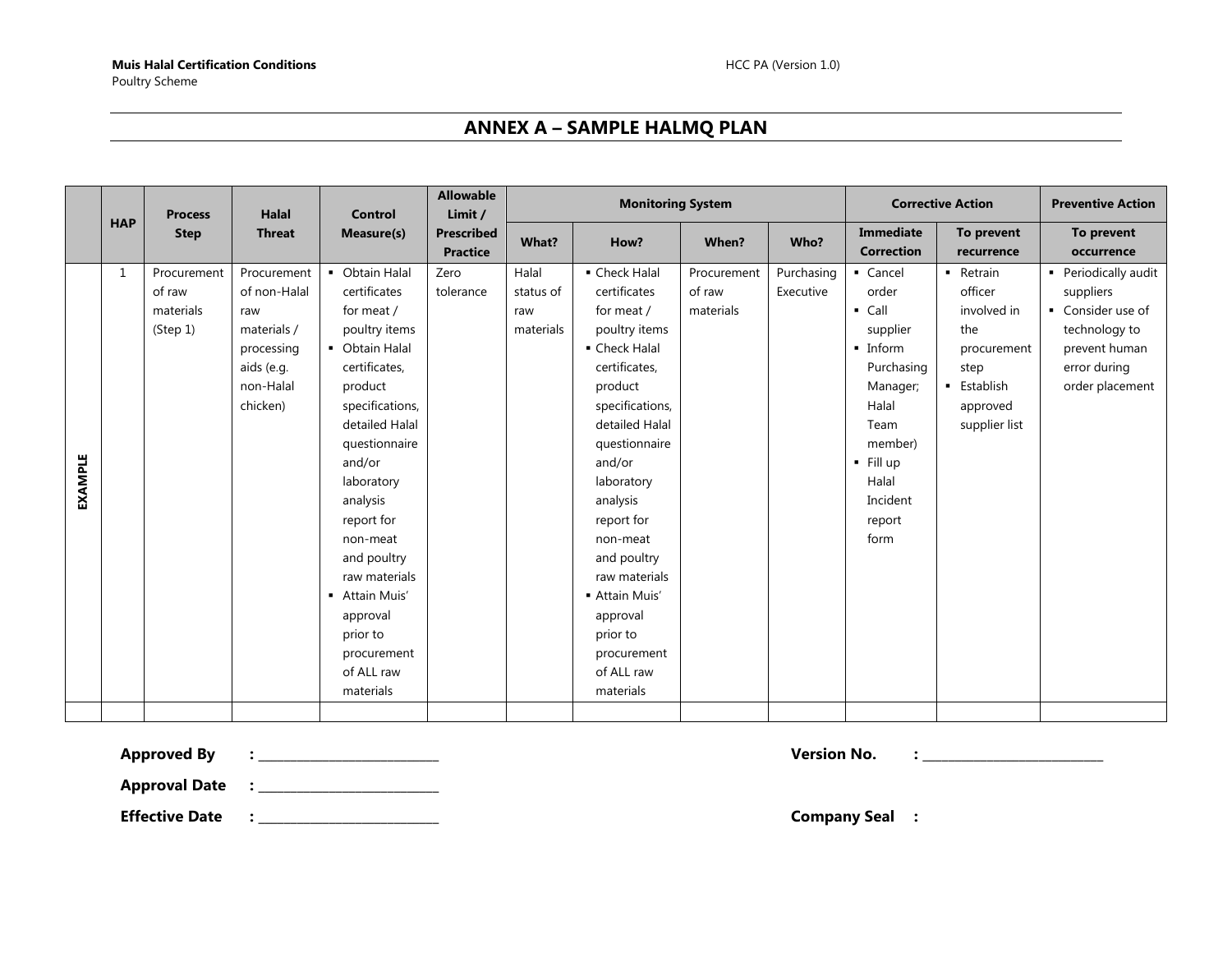## <span id="page-24-0"></span>**ANNEX B – REQUIREMENT FOR PRINTING & USAGE OF HALAL POULTRY MARKS**

- 1 The Halal certificate holder shall adhere to the following specification for the Halal poultry marks:
	- (a) Self-adhesive tag bearing readable information that includes:
		- i. Muis Halal certification mark (official or outline version Refer to Annex C);
		- ii. **Customer Code of the poultry abattoir** (e.g. C1234) assigned by Muis;
		- iii. Name of poultry abattoir;
		- iv. Contact details of poultry abattoir;
		- v. Unique serial number;
		- vi. Date of slaughter (Refer to specimen below)
	- (b) The tag shall be **tamper-proof** and be made from **waterproof** synthetic paper, plastic or aluminium.
	- (c) Every Halal poultry mark shall have its own unique serial number. The serial number printed on the Halal poultry marks shall run continuously irrespective of which printing company the certificate holder engages. It shall start with an alphabet A from 000000 to 999999; B from 1000000 to 1999999, C from 2000000 to 2999999 and so forth.
	- (d) The colour code is Pantone 355 and printing shall be done via direct or reverse printing method.
	- (e) Typesetting is as shown in specimen below. Dimensions of tag is at the Halal certificate holder's discretion.

# **Specimen**

Direct Printing



- 2 The printing of Halal poultry marks shall be done in Singapore.
- 3 The cost of printing the Halal poultry marks shall be borne by the certificate holder.
- 4 The Halal poultry marks are NOT TRANSFERABLE.
- 5 The Halal certificate holder shall ensure that the Halal poultry marks are used only for the tagging of Halal-slaughtered poultry that are Halal-certified by Muis.
- 6 The Halal certificate holder shall use the serialised Halal poultry mark in ranking order, that is, from a smaller to a bigger number.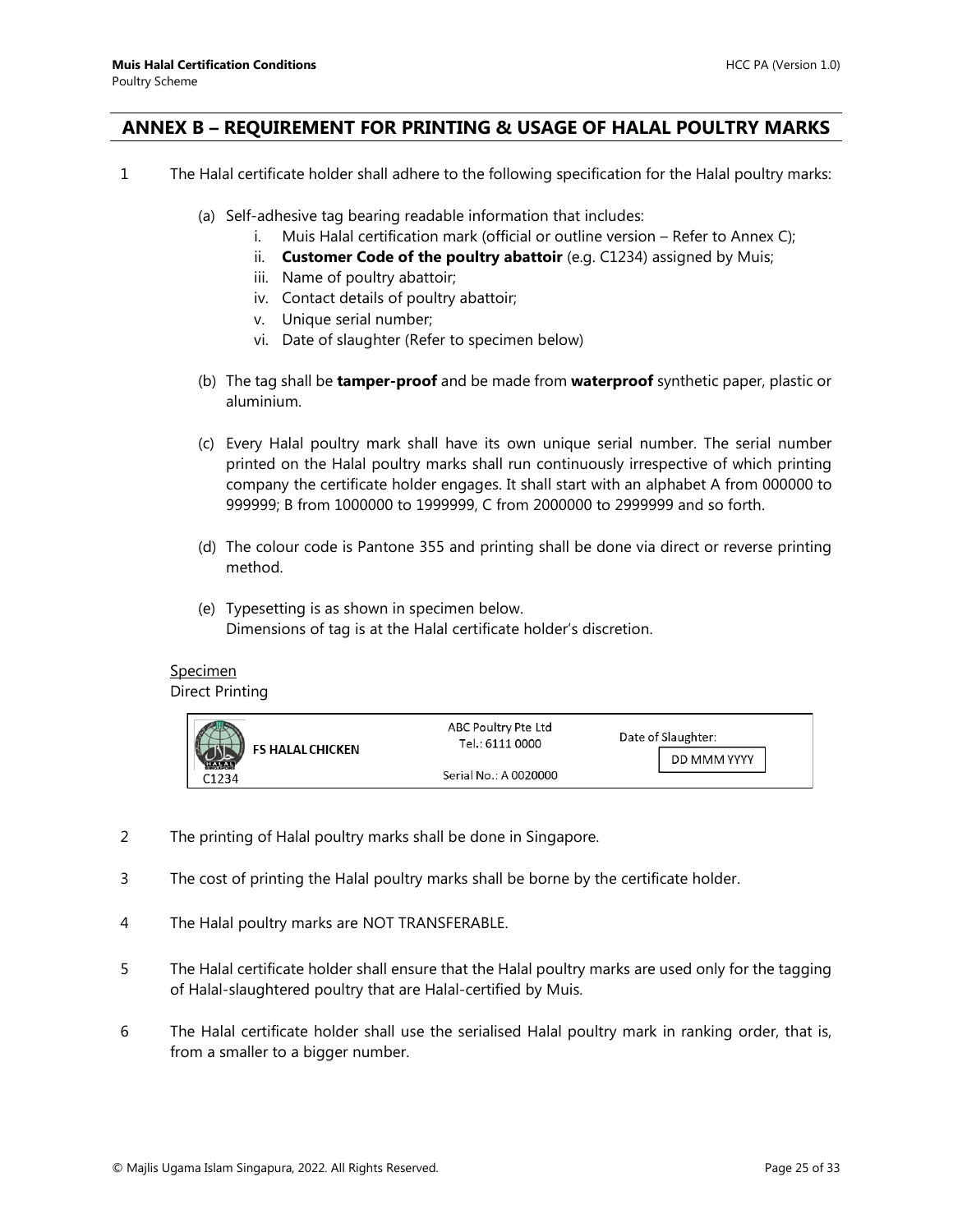- 7 The Halal certificate holder shall discard all unused and/or damaged Halal poultry marks immediately and keep records of them.
- 8 The Halal certificate holder shall remind the poultry retailers to dispose of all used Halal poultry marks after the poultry have been cut into pieces and before handing over to the consumers.
- 9 The printing and delivery of Halal poultry marks shall adhere to the following process:

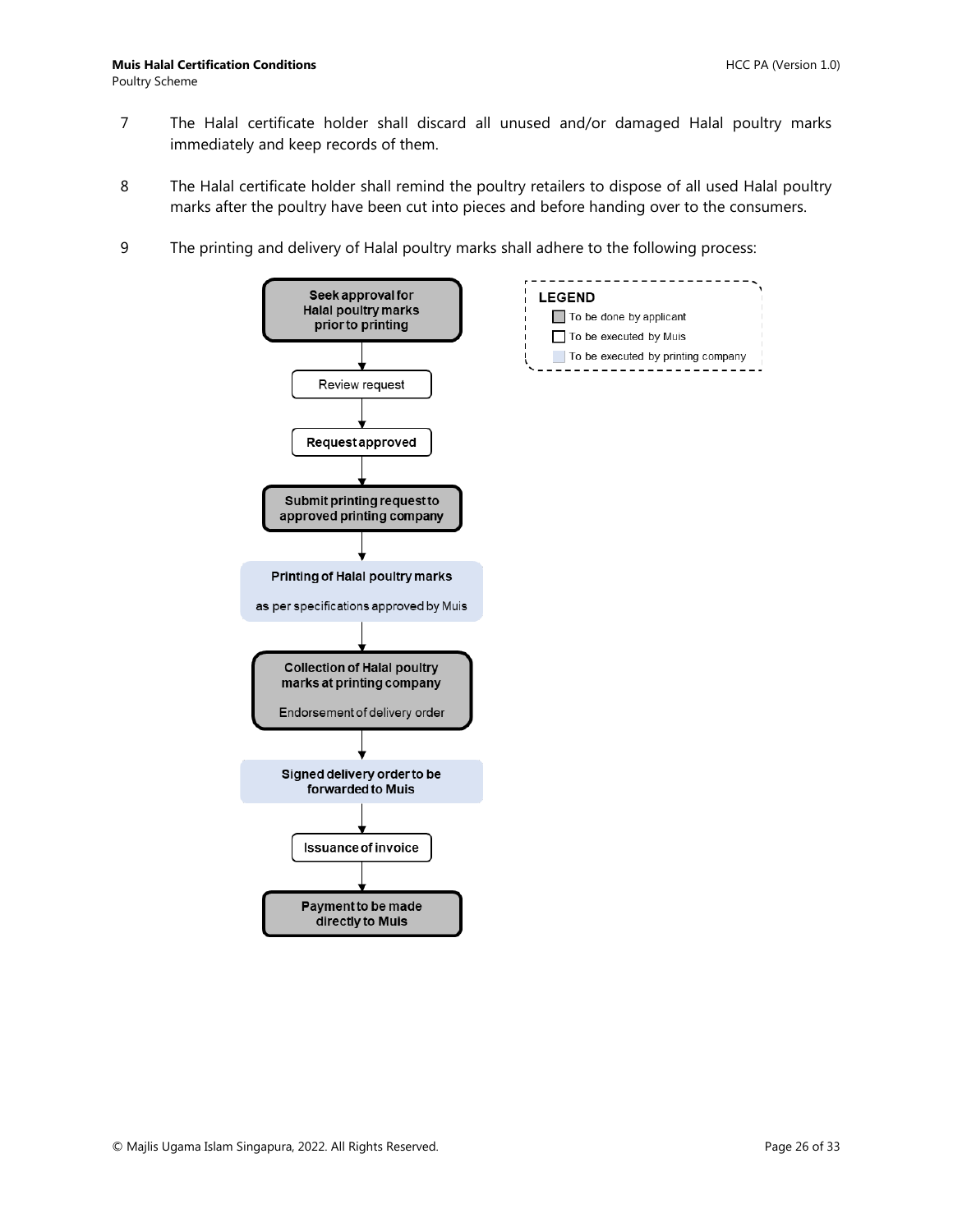## <span id="page-26-0"></span>**ANNEX C – SPECIFICATION OF THE MUIS HALAL CERTIFICATION MARK**

#### **The Muis Halal certification mark used for display shall be subject to the following specifications:**

- 1 The Halal certification mark shall always be used in its original proportions and may be proportionately resized;
- 2 The resolution of the mark shall be sufficient such that the wordings on the mark is readable;
- 3 The mark shall be reproduced in its official colours as shown below or in black and white;
- 4 The Halal certification mark shall not be bigger and made more prominent than the company's branding.



- 5 The Muis Halal Certification Mark shall:
	- (a) be used only during the validity of the Muis Halal certificate;
	- (b) be used only for premises covered by certification;
	- (c) be placed in a location that will not be deemed as disrespectful;
	- (d) not be used in a manner that may result in misinterpretation on the scope of certification;
	- (e) not be used in a form that can be easily tampered (e.g. stickers or decals).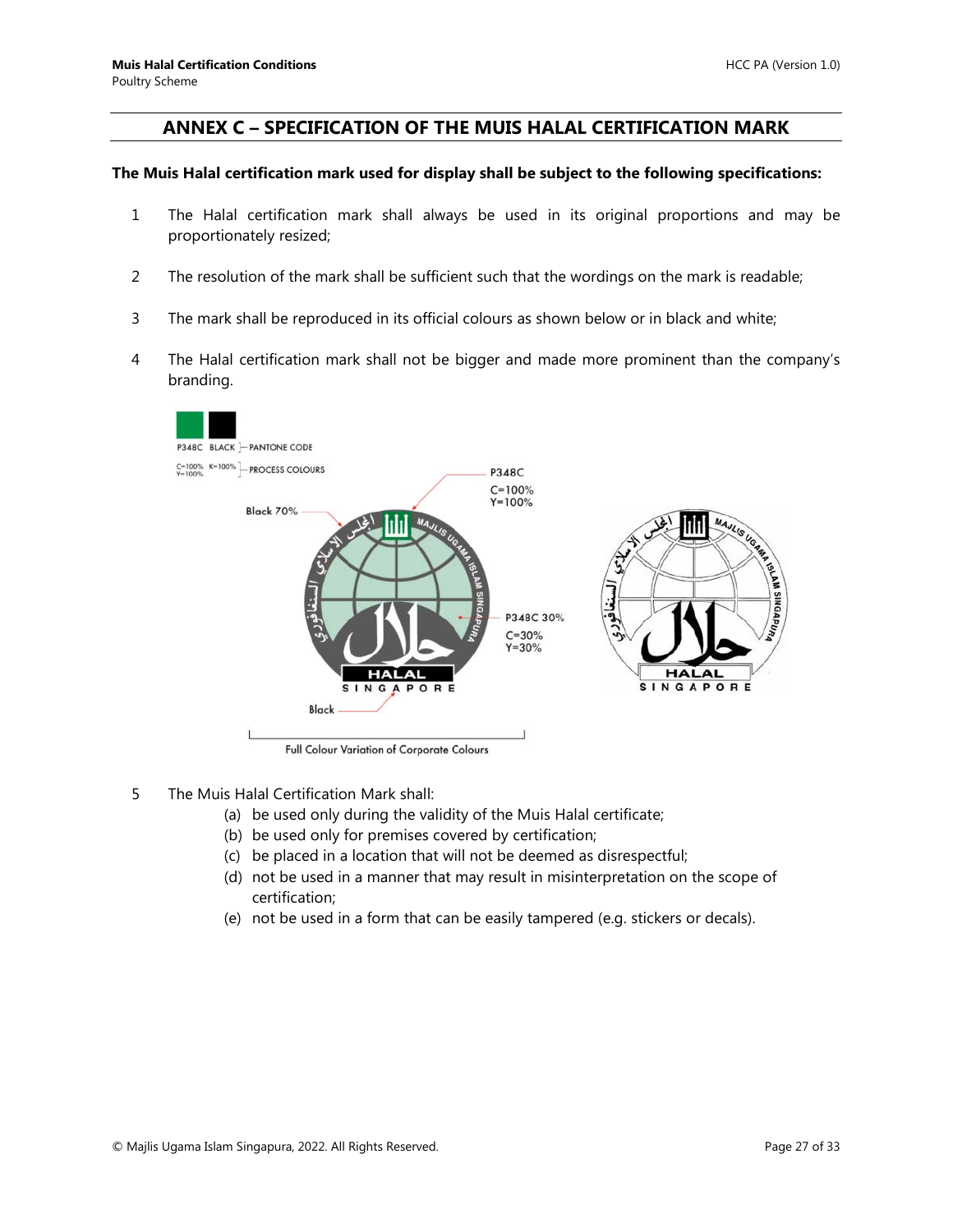# **ANNEX D – GLOSSARY**

<span id="page-27-0"></span>

| <b>Administration of</b>      | An Act relating to Muslims and to make provision for regulating Muslim         |
|-------------------------------|--------------------------------------------------------------------------------|
| <b>Muslim Law Act</b>         | religious affairs and to constitute a council to advise on matters relating to |
| (AMLA)                        | the Muslim religion in Singapore and a Syariah Court.                          |
|                               |                                                                                |
| <b>Additive</b>               | Substances added to food to preserve flavour or enhance its taste and/or       |
|                               | appearance.                                                                    |
|                               |                                                                                |
| <b>Amend Application</b>      | Application submitted via the application portal seeking approval for the      |
|                               | changes to the previously approved Halal application.                          |
|                               |                                                                                |
| <b>Allowable Limit</b>        | The value of a monitored action which separates acceptable from the            |
|                               | unacceptable. Examples include voltage for stunning of animal, amount of       |
|                               | ethanol, etc.                                                                  |
| <b>Applicant</b>              | Company / Establishment submitting an application for the purpose of Halal     |
|                               | certification.                                                                 |
|                               |                                                                                |
| <b>Approved Printing</b>      | Local company approved by Muis to carry out printing of Halal poultry marks    |
| Company                       | on behalf of Muis Halal certificate holders.                                   |
|                               |                                                                                |
| <b>Brand Owner</b>            | Company which owns a product brand name. The company may manufacture           |
|                               | or outsource the manufacturing of the product.                                 |
|                               |                                                                                |
| <b>Competent Muslim</b>       | Muslim personnel who have successfully completed the mandatory Halal           |
| <b>Personnel</b>              | training programme mandated by Muis or have been assessed to be                |
|                               | competent by Muis via a competency assessment.                                 |
| Contract-                     | Food or non-food product that is outsourced for manufacturing purpose.         |
| manufactured Product          |                                                                                |
|                               |                                                                                |
| <b>Contract - Slaughterer</b> | Abattoir which slaughters poultry on behalf of another party. Also known as    |
|                               | Original Equipment Manufacturer (OEM).                                         |
|                               |                                                                                |
| <b>Control Measure</b>        | Any action and/or activity required to eliminate Halal threats.                |
|                               |                                                                                |
| <b>Corrective Action</b>      | Any action to be taken when the results of monitoring at the HAP indicate a    |
|                               | loss of control.                                                               |
|                               |                                                                                |
| <b>Documentation</b>          | Written proof of step-by-step process documenting a routine or repetitive      |
|                               | activity involved in the implementation of a Halal Quality Management          |
|                               | System.                                                                        |
| <b>Express Application</b>    | Application processing shall be initiated within 7 working days upon           |
|                               | submission of a New application and payment of the non-refundable              |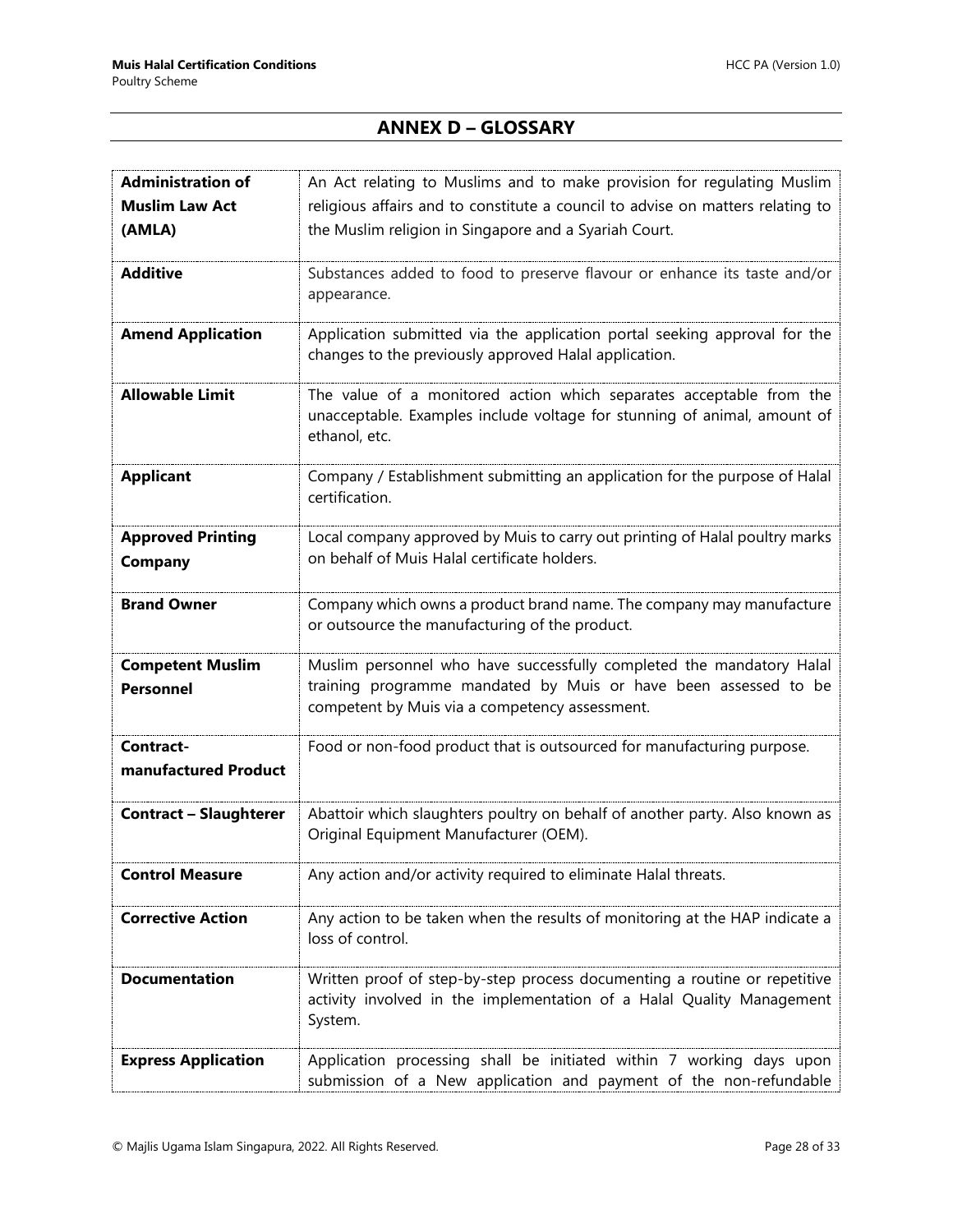|                                       | application fees. It does not quarantee the issuance of a Halal certificate<br>within 7 working days.                                                                                                                                                                                                                                                                                                    |
|---------------------------------------|----------------------------------------------------------------------------------------------------------------------------------------------------------------------------------------------------------------------------------------------------------------------------------------------------------------------------------------------------------------------------------------------------------|
| Food                                  | Includes drinks.                                                                                                                                                                                                                                                                                                                                                                                         |
| Halal                                 | Means "Permissible".                                                                                                                                                                                                                                                                                                                                                                                     |
|                                       | Halal, in relation to any product, service or activity, means the requirements<br>of the Muslim law are complied with in the production, processing, marketing,<br>display or carrying out, as the case may be, of that product, service or activity.                                                                                                                                                    |
|                                       | Refer to the Singapore Muis Halal Standard on 'General Guidelines for the<br>Handling and Processing of Halal Food' (MUIS-HC-S001) for more<br>information.                                                                                                                                                                                                                                              |
| <b>Halal Assurance Officer</b>        | A member of the Halal Team who is a Muslim and has attended a mandatory<br>Halal training programme mandated by Muis or have been assessed to be<br>competent by Muis via a competency assessment. The Halal Assurance<br>Officer may or may not be the Halal Team Leader.                                                                                                                               |
| <b>Halal Assurance Point</b><br>(HAP) | A step in an operation which, if controlled and monitored, shall eliminate the<br>occurrence of a Halal threat. Examples include point of receiving of raw<br>materials, point of animal slaughtering, etc                                                                                                                                                                                               |
| <b>Halal Poultry Mark</b>             | Refers to the tag, which is affixed with the Muis Halal certification mark, used<br>on every whole chicken to indicate that they are Halal.                                                                                                                                                                                                                                                              |
| <b>Halal Team</b>                     | A group of appointed personnel responsible for implementing, monitoring<br>and maintaining the Halal system, as well as ensuring that all requirements<br>have been met in accordance with this document. The Team shall comprise<br>management-appointed Halal Team Leader, Halal Assurance Officer and<br>members from multi-disciplinary background, who possess relevant<br>knowledge and expertise. |
| <b>Halal Team Leader</b>              | Management-appointed representative who heads the Halal Team and has<br>attended a mandatory Halal training programme mandated by Muis or have<br>been assessed to be competent by Muis via a competency assessment. The<br>Halal Team Leader shall be someone who has the authority to implement the<br>Muis Halal Certification Conditions and rectify any non-compliance<br>immediately.              |
| <b>Halal Threat</b>                   | The potential to render a product as non-Halal. Examples include cross-<br>mixing of Halal and non-Halal raw materials, receiving of raw materials that<br>are not prior-approved by Muis, etc.                                                                                                                                                                                                          |
| <b>Monitoring</b>                     | The act of conducting a planned sequence of observations or measurements<br>of control parameters to assess total conformance with specifications and<br>requirements as stipulated in this document.                                                                                                                                                                                                    |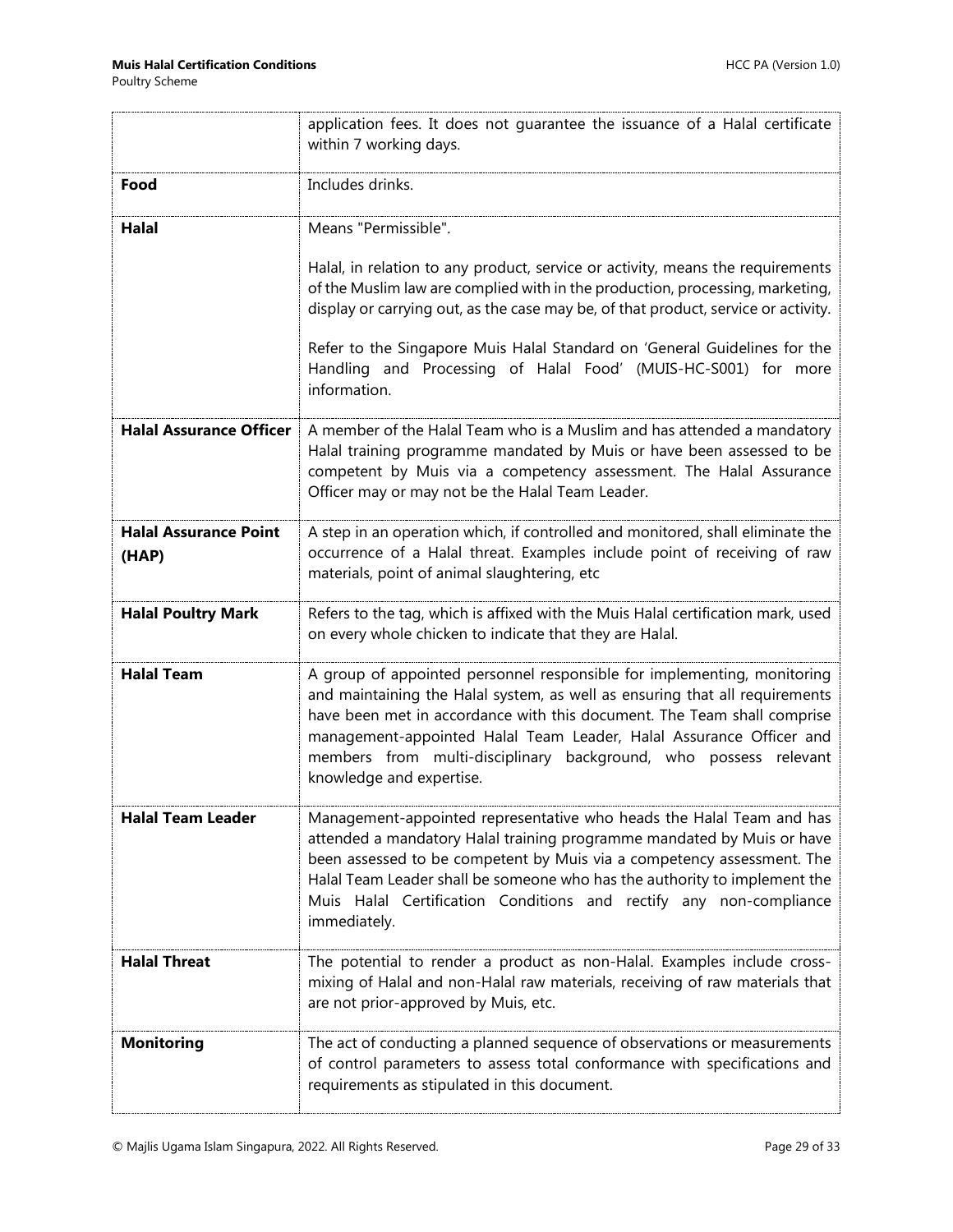| <b>Muis Halal Certificate</b> | A certificate issued by Muis under Section 88A of the Administration of                                                                               |
|-------------------------------|-------------------------------------------------------------------------------------------------------------------------------------------------------|
|                               | Muslim Law Act (Cap 3). "Halal certificate", in relation to any product, service                                                                      |
|                               | or activity, means a certificate to the effect that the requirements of the                                                                           |
|                               | Muslim Law are complied with in the production, processing, marketing or                                                                              |
|                               | display of that product, the provision of that service or the carrying out of                                                                         |
|                               | that activity.                                                                                                                                        |
|                               |                                                                                                                                                       |
| <b>Muis Halal</b>             | Refers to any certification mark specified by Muis for use in relation to any                                                                         |
| <b>Certification Mark</b>     | product, service or activity in respect of which it has issued a Halal certificate                                                                    |
|                               | under Section 88A (1) of the Administration of Muslim Law Act (Cap 3).                                                                                |
|                               |                                                                                                                                                       |
| <b>Muslim</b>                 | A person who professes the religion of Islam in accordance with the Islamic                                                                           |
|                               | Law.                                                                                                                                                  |
|                               |                                                                                                                                                       |
| <b>New Application</b>        | Fresh application submitted for the purpose of Halal certification.                                                                                   |
|                               |                                                                                                                                                       |
| <b>Non-Halal</b>              | Means "not permissible".                                                                                                                              |
|                               | Non-halal, in relation to any product, service or activity, means the                                                                                 |
|                               | requirements of the Muslim law are not complied with in the production,                                                                               |
|                               | processing, marketing, display or carrying out, as the case may be, of that                                                                           |
|                               | product, service or activity.                                                                                                                         |
|                               |                                                                                                                                                       |
|                               |                                                                                                                                                       |
|                               | For the purpose of Halal certification, food and ingredients which are                                                                                |
|                               | not supported with the relevant documents will be regarded as non-                                                                                    |
|                               | Halal.                                                                                                                                                |
|                               |                                                                                                                                                       |
| <b>Normal Application</b>     | Application processing shall be initiated within 14 working days upon<br>submission of a New application and payment of the non-refundable            |
|                               | application fees. It does not guarantee the issuance of a Halal certificate                                                                           |
|                               | within 14 working days.                                                                                                                               |
|                               |                                                                                                                                                       |
| Notice of Approval of         | Approval notification issued by Muis to authorise its Halal certificate holder                                                                        |
| <b>Halal Poultry Marks</b>    | to print Halal poultry marks by the approved printing company.                                                                                        |
| <b>Permanent Muslim</b>       |                                                                                                                                                       |
| <b>Personnel</b>              | Staff of a company / establishment who is a Muslim and employed on a full-<br>and/or part- time permanent basis. It includes the owner of a company / |
|                               | establishment who is a Muslim.                                                                                                                        |
|                               |                                                                                                                                                       |
| <b>Prepacked Food</b>         | Food that is packed in advance for sale in a wrapper or container, and bears                                                                          |
|                               | a label containing all the particulars required by food regulations stated in                                                                         |
|                               | Sale of Food Act (Chapter 283, section 56(1)) (i.e. for retail sale).                                                                                 |
|                               |                                                                                                                                                       |
|                               | Food packed in non-retail containers (i.e. for supply to food manufacturers or<br>food services for further use) is not considered as prepacked food. |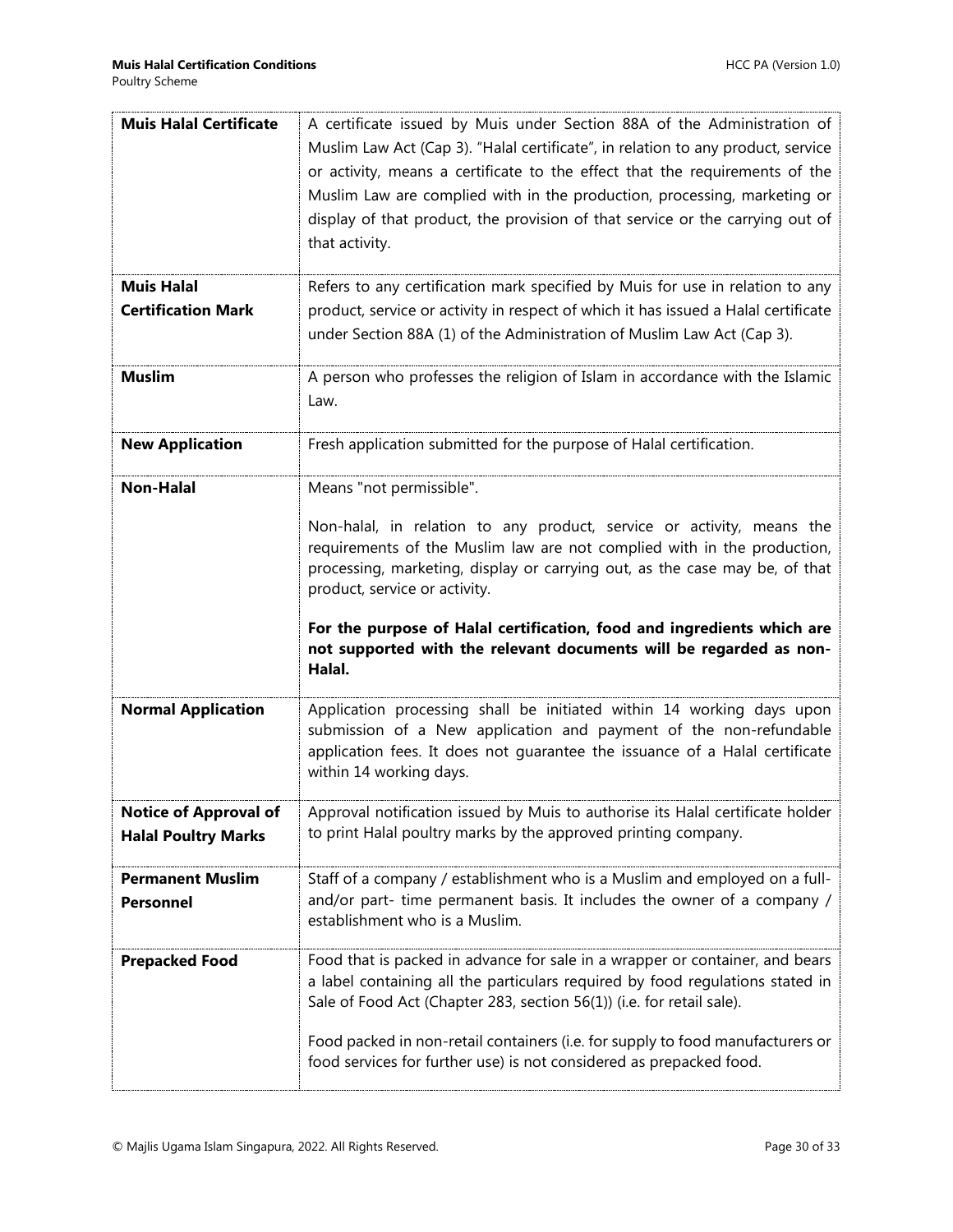| <b>Processing Aid</b>                         | Any substance or material, not including apparatus or utensils, and not<br>consumed as a food ingredient by itself, intentionally used in the processing<br>of raw materials, foods or its ingredients, to fulfil a certain technological<br>purpose during treatment or processing. |
|-----------------------------------------------|--------------------------------------------------------------------------------------------------------------------------------------------------------------------------------------------------------------------------------------------------------------------------------------|
| <b>Product</b>                                | Refers to any food and non-food substance or material, which may be<br>unprocessed, semi-processed or fully-processed, that may be bought, used,<br>manufactured and/or distributed by a company / establishment. Refers also<br>to the stock-keeping unit.                          |
| <b>Qualified Muslim</b><br><b>Slaughterer</b> | Slaughterer who professes the religion of Islam and has undergone a<br>mandatory Halal slaughtering course and passed the assessment conducted<br>by Muis Academy.                                                                                                                   |
| <b>Raw Material</b>                           | Crude or processed material that can be converted by manufacture,<br>processing or combination into a new and useful product.                                                                                                                                                        |
| <b>Renewal Application</b>                    | Application auto-submitted to renew the status of the existing Halal<br>certificate 120 days prior to its expiry.                                                                                                                                                                    |
| <b>Request For Action</b><br>(RFA)            | Non-compliance with the Muis Halal Certification Conditions that shall be<br>addressed within the agreed deadline between Muis and applicant.                                                                                                                                        |
| <b>Retail Sale</b>                            | A retail sale occurs when a business sells the product directly to consumers<br>for his or her own use (including brick-and-mortar shops such as<br>supermarkets, minimarts, and online platforms).                                                                                  |
| <b>Singapore Muis Halal</b>                   | A set of systems-based Halal certification requirements introduced in 2008.                                                                                                                                                                                                          |
| <b>Quality Management</b>                     | Pronounced as 'Hallmark', HalMQ is benchmarked against internationally-                                                                                                                                                                                                              |
| <b>System (HalMQ)</b>                         | known standards such as ISO and HACCP.                                                                                                                                                                                                                                               |
|                                               | Refer to the Singapore Muis Halal Standard on 'General Guidelines for the<br>Development and Implementation of a Halal Quality Management System'<br>(MUIS-HC-S002) for more information.                                                                                            |
| <b>Staff Pantry</b>                           | Refers to a dedicated room / area within the company used by staff for the                                                                                                                                                                                                           |
|                                               | preparation of food for personal consumption, and not for the purpose of<br>storing or preparing products, menu items, raw materials, processing aids and<br>packaging materials within the scope of certification.                                                                  |
| <b>Trading Item</b>                           | Product that is not manufactured in the premises applied for Halal<br>certification.                                                                                                                                                                                                 |
| <b>Whole Chicken</b>                          | Refers to non-cut chicken with its parts intact.                                                                                                                                                                                                                                     |
| <b>Working day</b>                            | Refers to any day except Saturday, Sunday and Public Holiday.                                                                                                                                                                                                                        |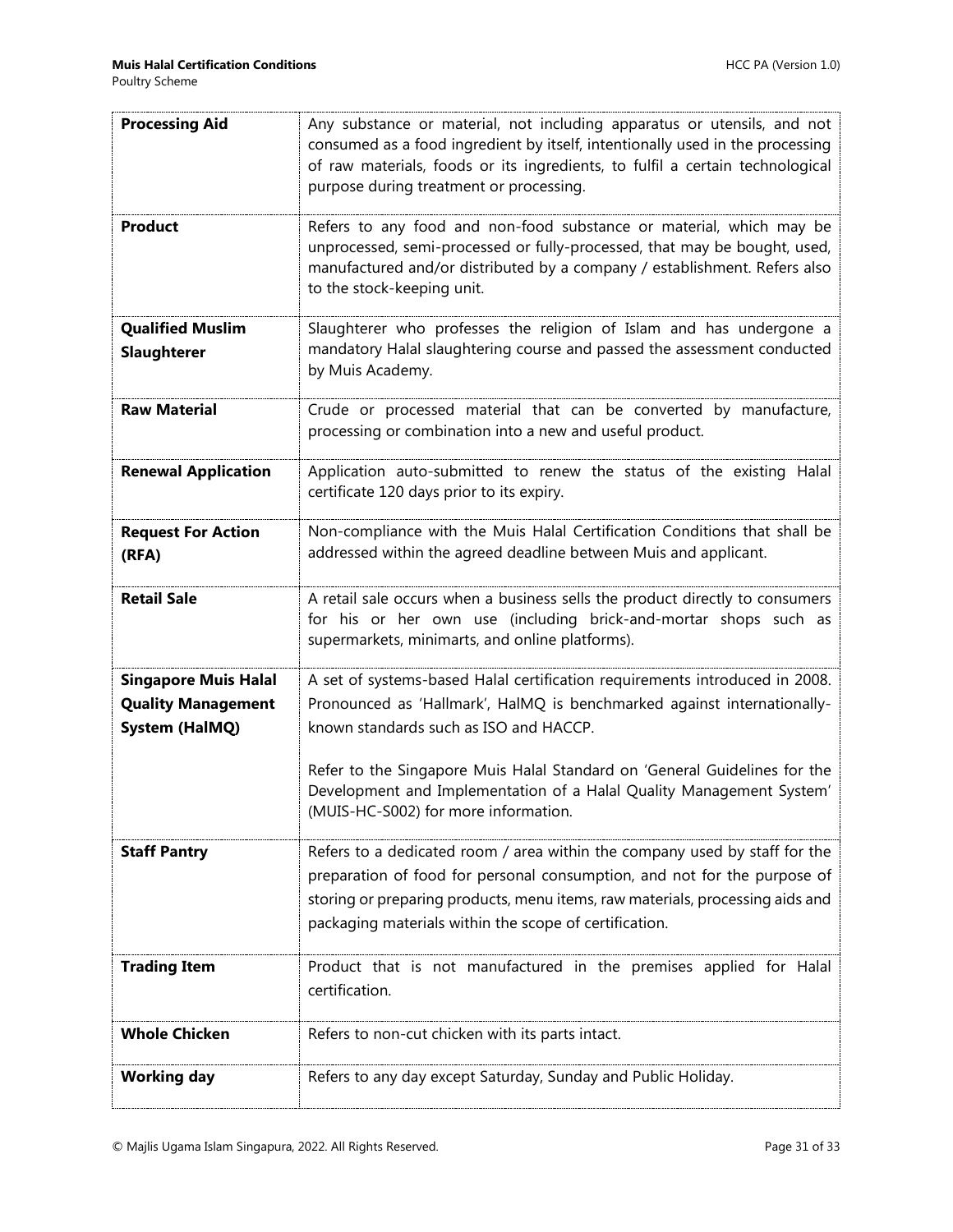# **TABLE A – IMPOSED CONDITIONS FOR APPROVED WAIVERS**

### <span id="page-31-0"></span>**Pursuant to Clause 2.6, approvals granted to waivers of Muis Halal Certification Conditions may be subject to the following conditions:**

| <b>Types of</b>                     | <b>Muslim Staff</b>                                                                             | <b>Subletting of premises</b>                                                                       |
|-------------------------------------|-------------------------------------------------------------------------------------------------|-----------------------------------------------------------------------------------------------------|
| <b>Waiver</b>                       | (Clause 3.11)                                                                                   | (Clause 6.6)                                                                                        |
| <b>Imposed</b><br><b>Conditions</b> | Muslim Halal assurance officer /<br>$\bullet$<br>roving supervisor undergo Level 1-2<br>course. | Operations of certificate holder and<br>tenant must be kept entirely<br>separated.                  |
|                                     | Roving supervisor to maintain a<br>checklist/log of audit.                                      | Muis shall be informed of any<br>changes to arrangement through an<br>amend application submission. |
|                                     | Applicant to employ a second Muslim                                                             |                                                                                                     |
|                                     | staff within 6 months, where possible.                                                          | The Halal application may be<br>reviewed from time to time.                                         |
|                                     | Roving Supervisor to hold at least a<br>supervisory position.                                   |                                                                                                     |

Note: The table above serves as a general guideline and not limited to and/or conclusive. Muis shall have the discretion to impose other conditions, if deemed necessary.